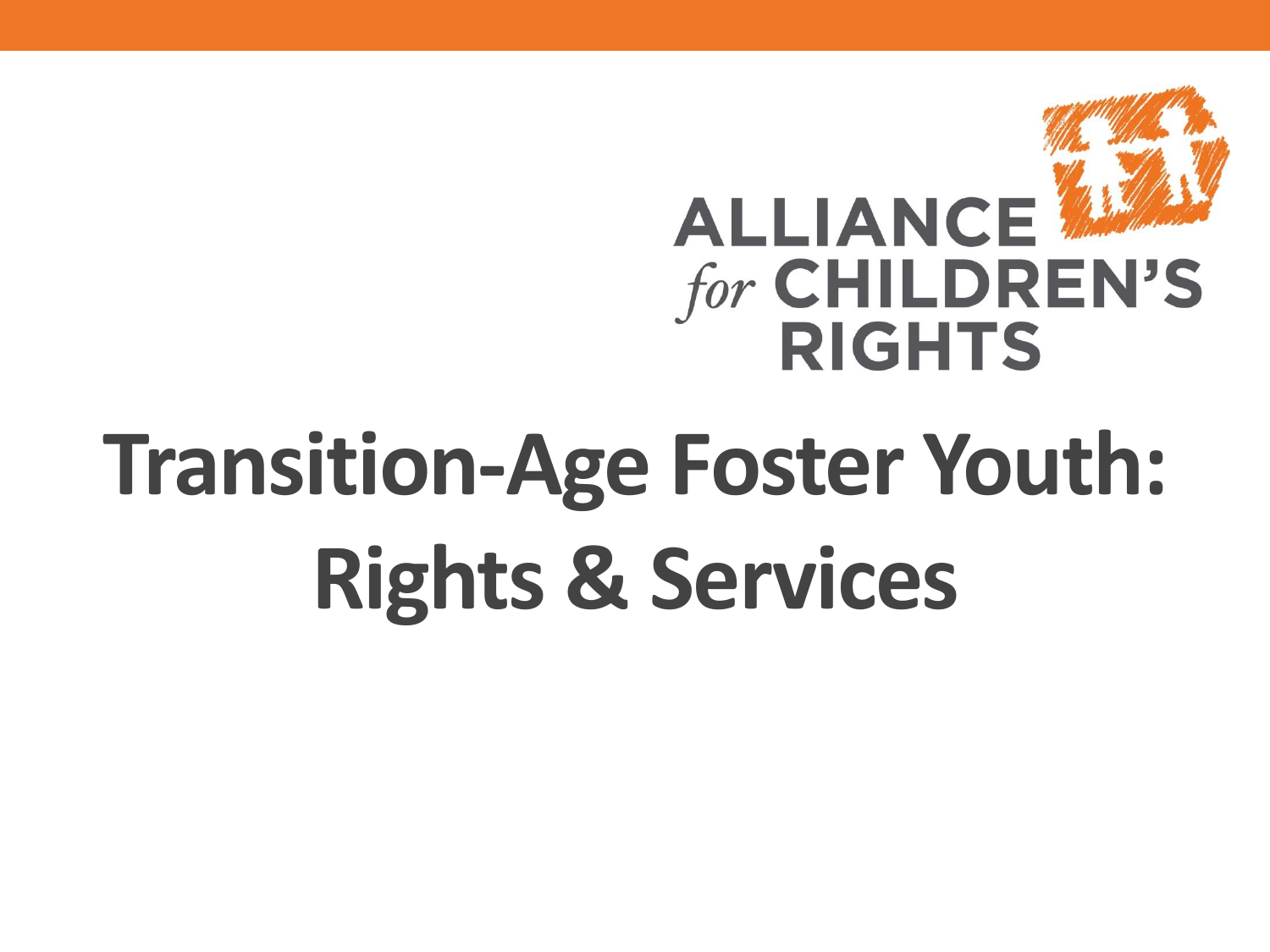# **Outline**

- Who We Serve and How
- An Introduction to Extended Foster Care
- Other Legal Advocacy
- Independent Living Program
- Know Before You Go

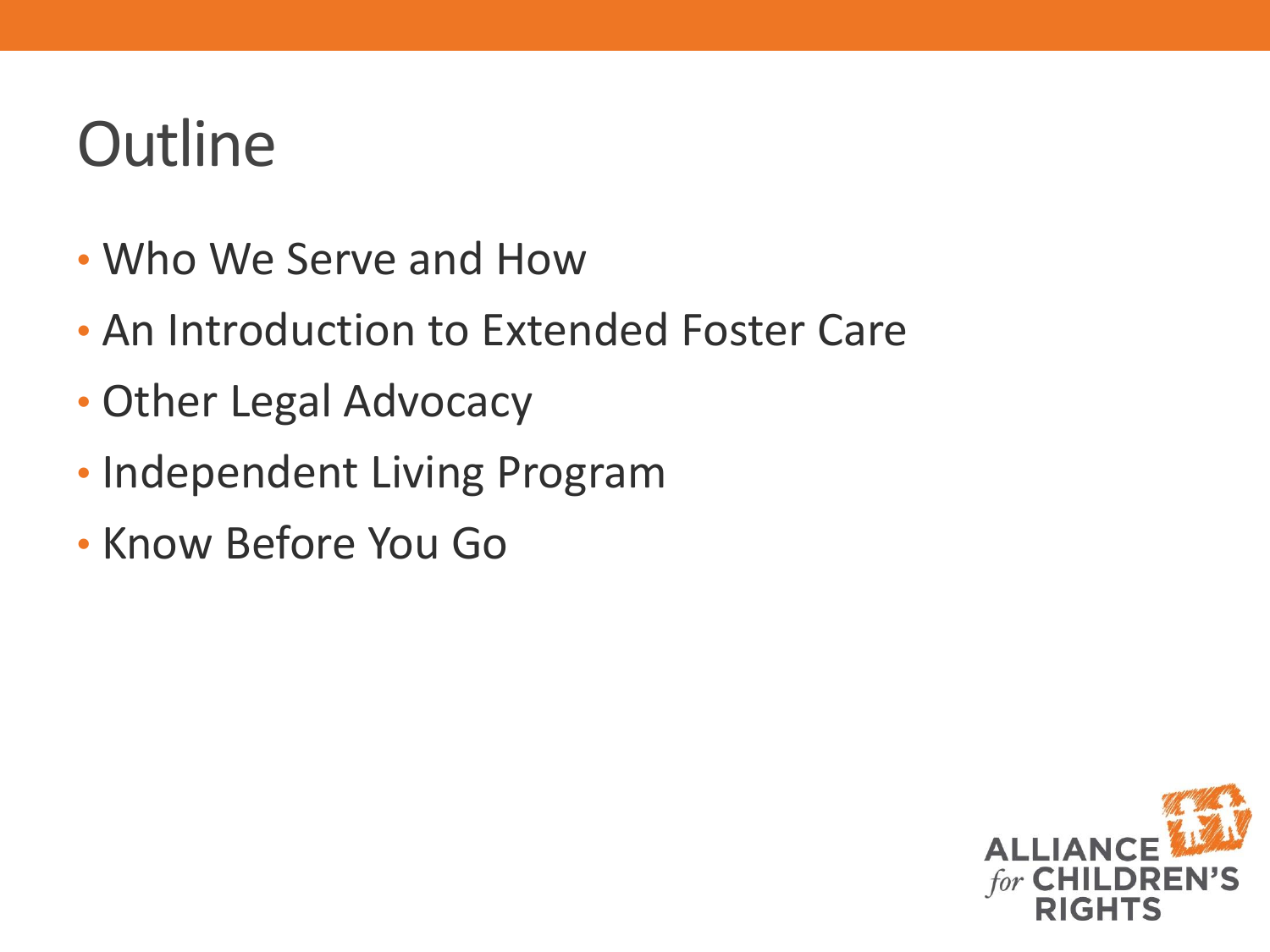#### Who we serve

• Current and former foster and probation youth ages 18-24



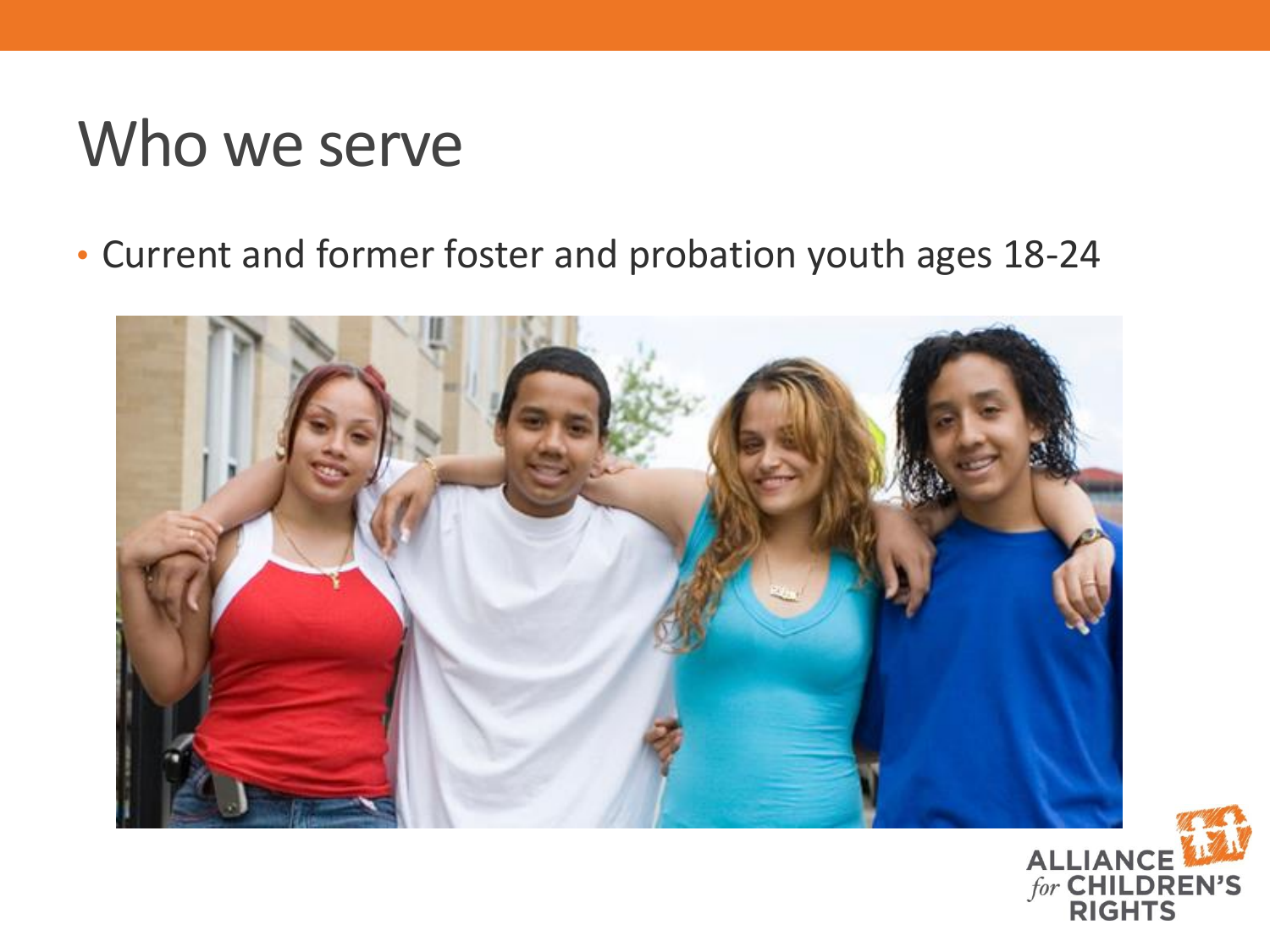# Our Work

- •Legal Advocacy
- •Transition Support
	- •Housing, Education, Employment
- •Training and Outreach
- •Policy

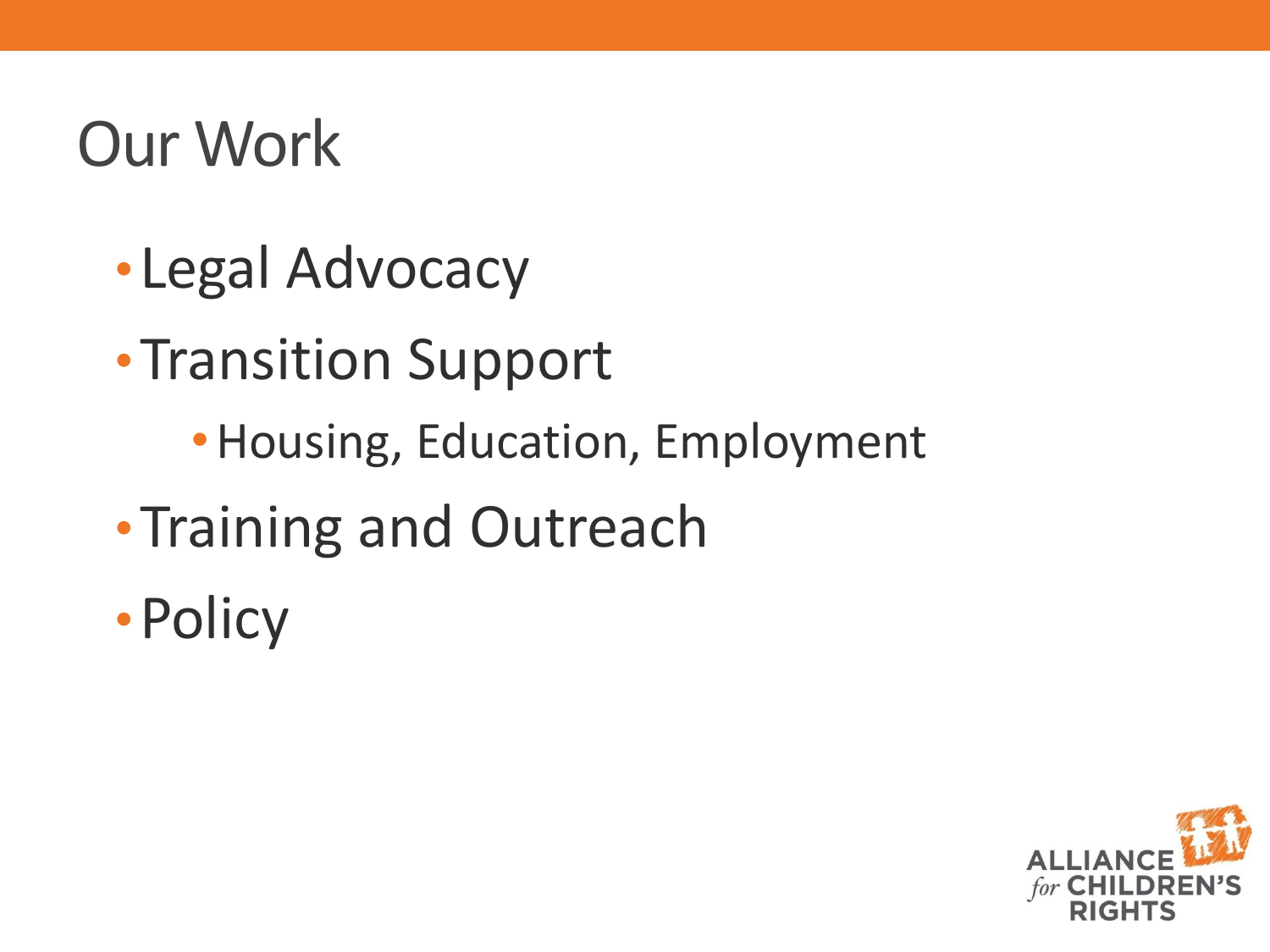# Legal Advocacy

- Re-Entry into Extended Foster Care
- Clearing Juvenile Tickets
- •Identity Theft
- Credit and Collections
- Combatting Consumer Fraud
- Contracts and Lease Review
- •Access to ILP (Independent Living Program) Services
- Supplemental Security Income (SSI)

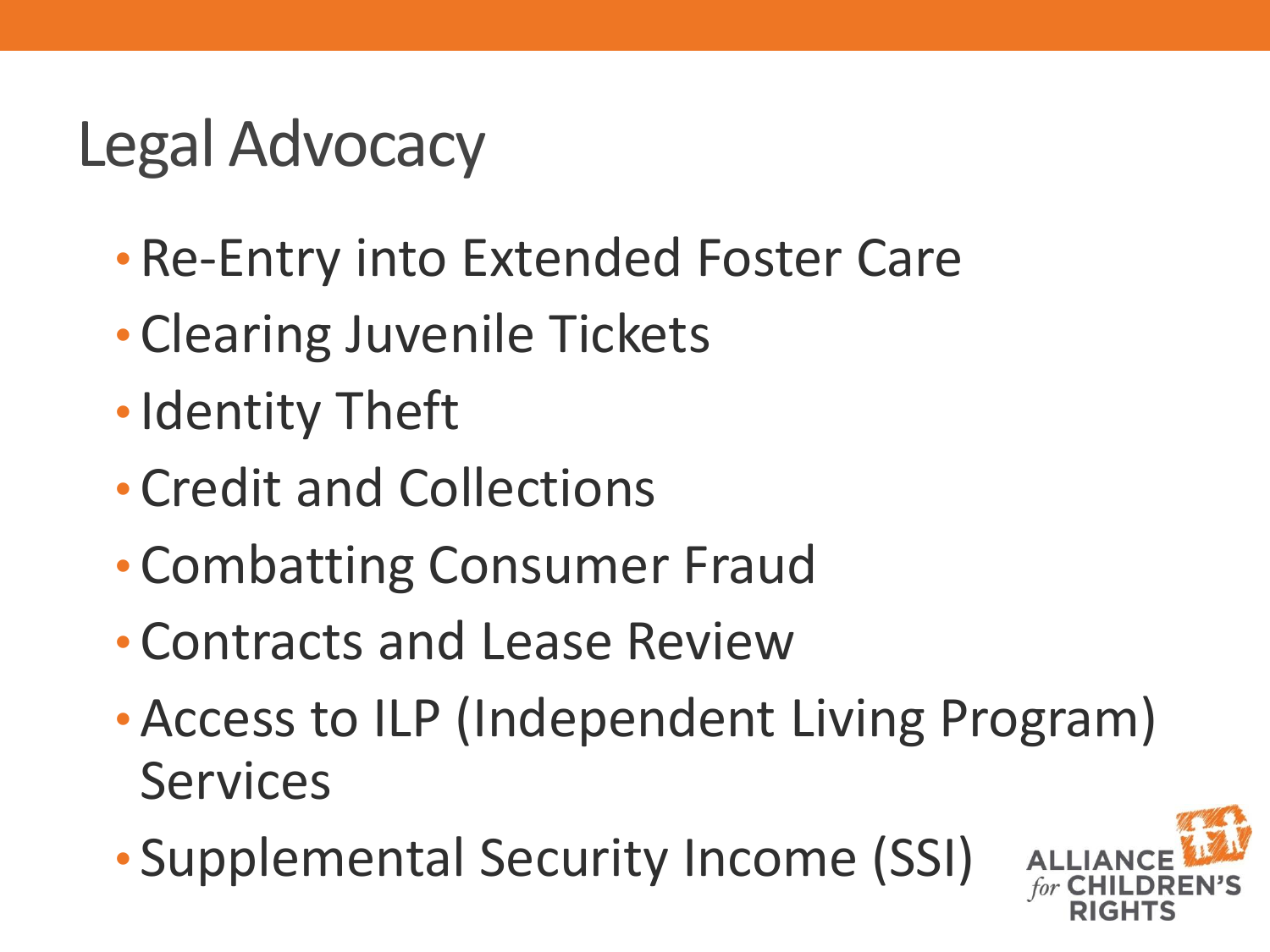# EXTENDED FOSTER CARE (AB 12)

California's Fostering Connections to Success Act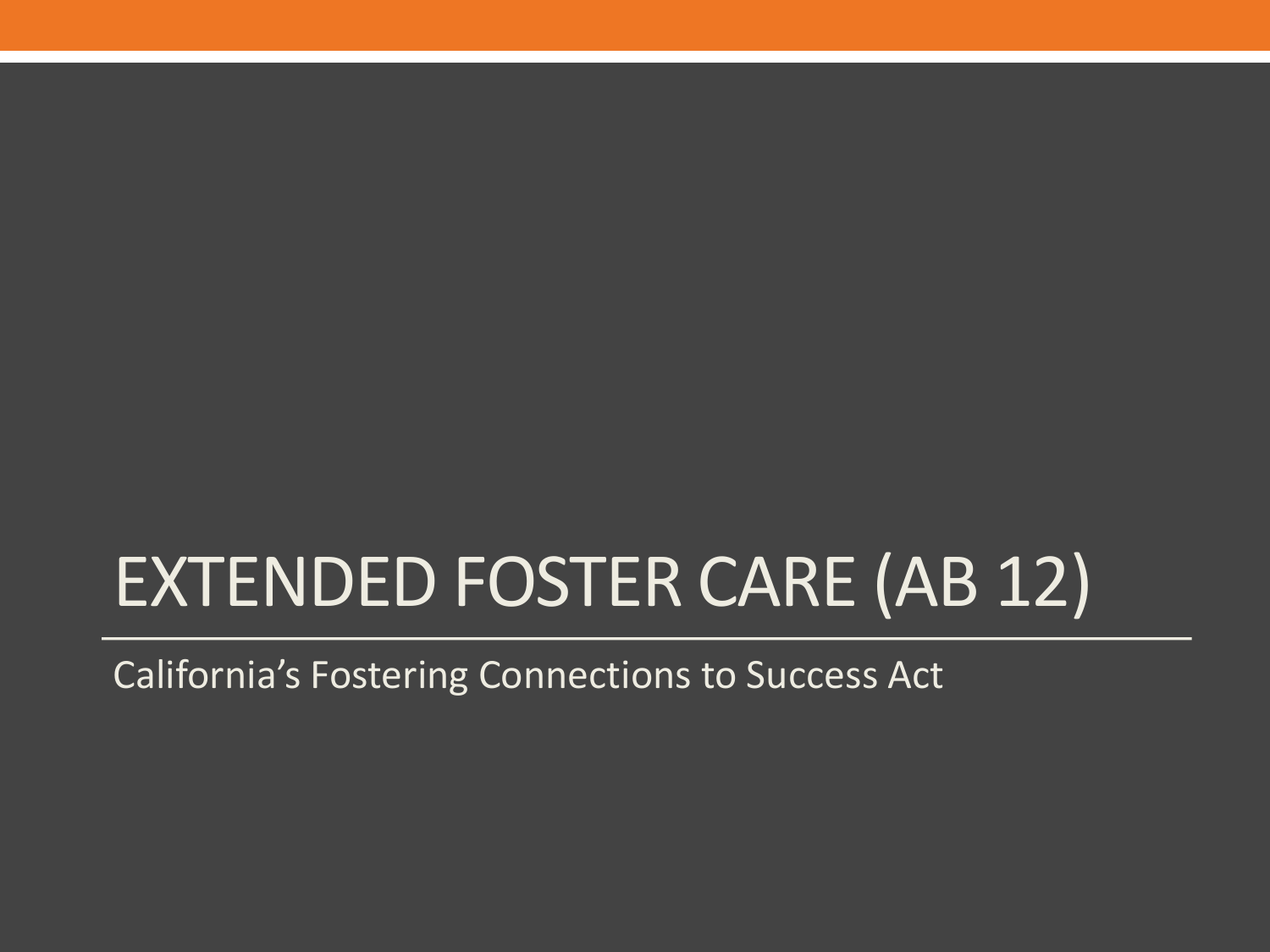# Extended Foster Care (AB 12)

- First enacted statewide in 2010
- Extended foster care eligibility from age 18 to age 21
- Youth who participate in extended foster care are eligible for:
	- Monthly benefits
	- Housing
	- Transitional support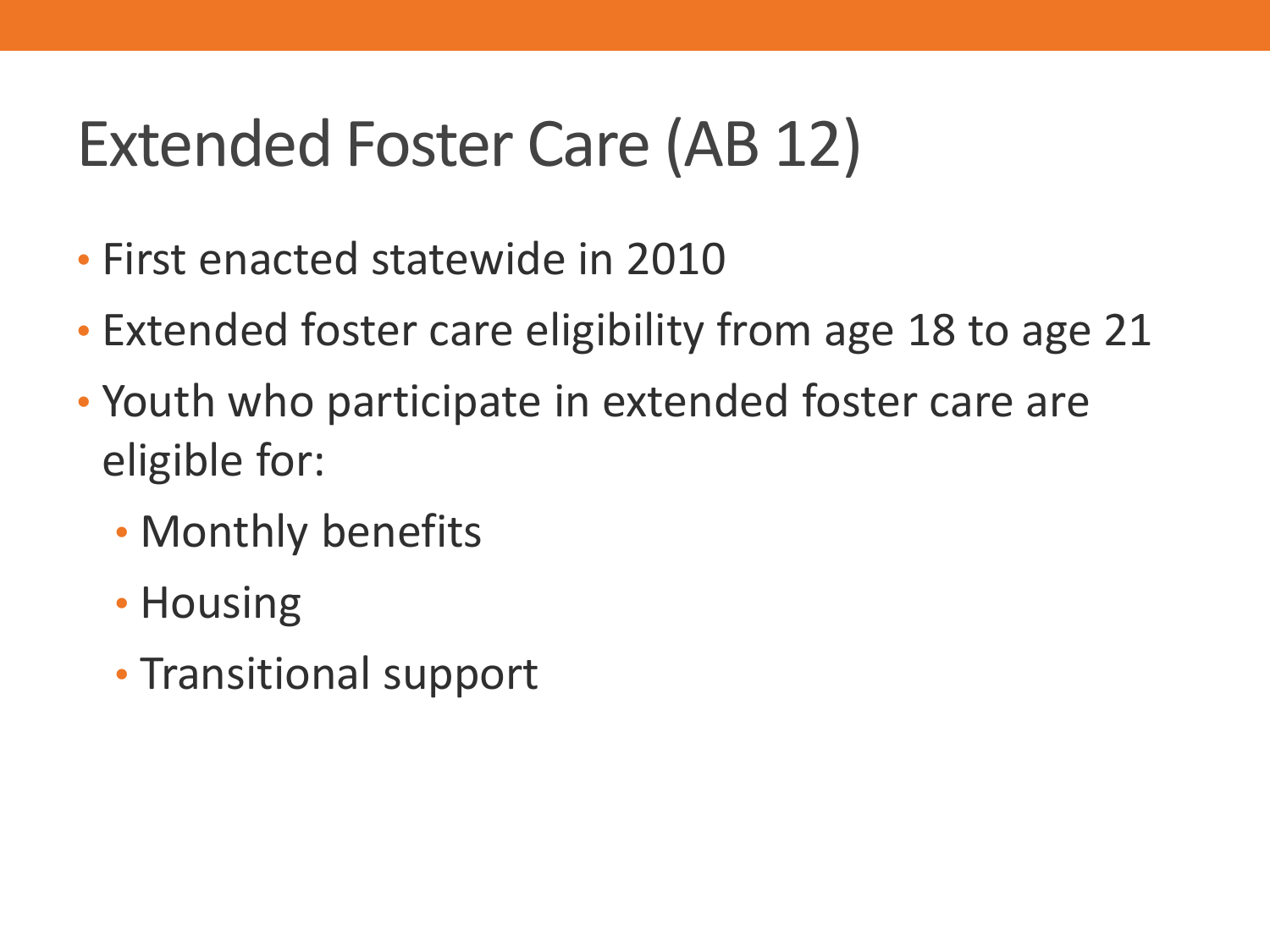# Goals of Extended Foster Care

- Help youth establish lifelong connections to caring adults before transitioning to full independence
- Promotes self-sufficiency for foster youth
- Work proactively with youth in developing and reaching their independent living goals
- Allow youth to gain real life experience with independence and allow them to learn from their mistakes
- Provide a safety net for the most vulnerable youth so they can be successful as independent adults

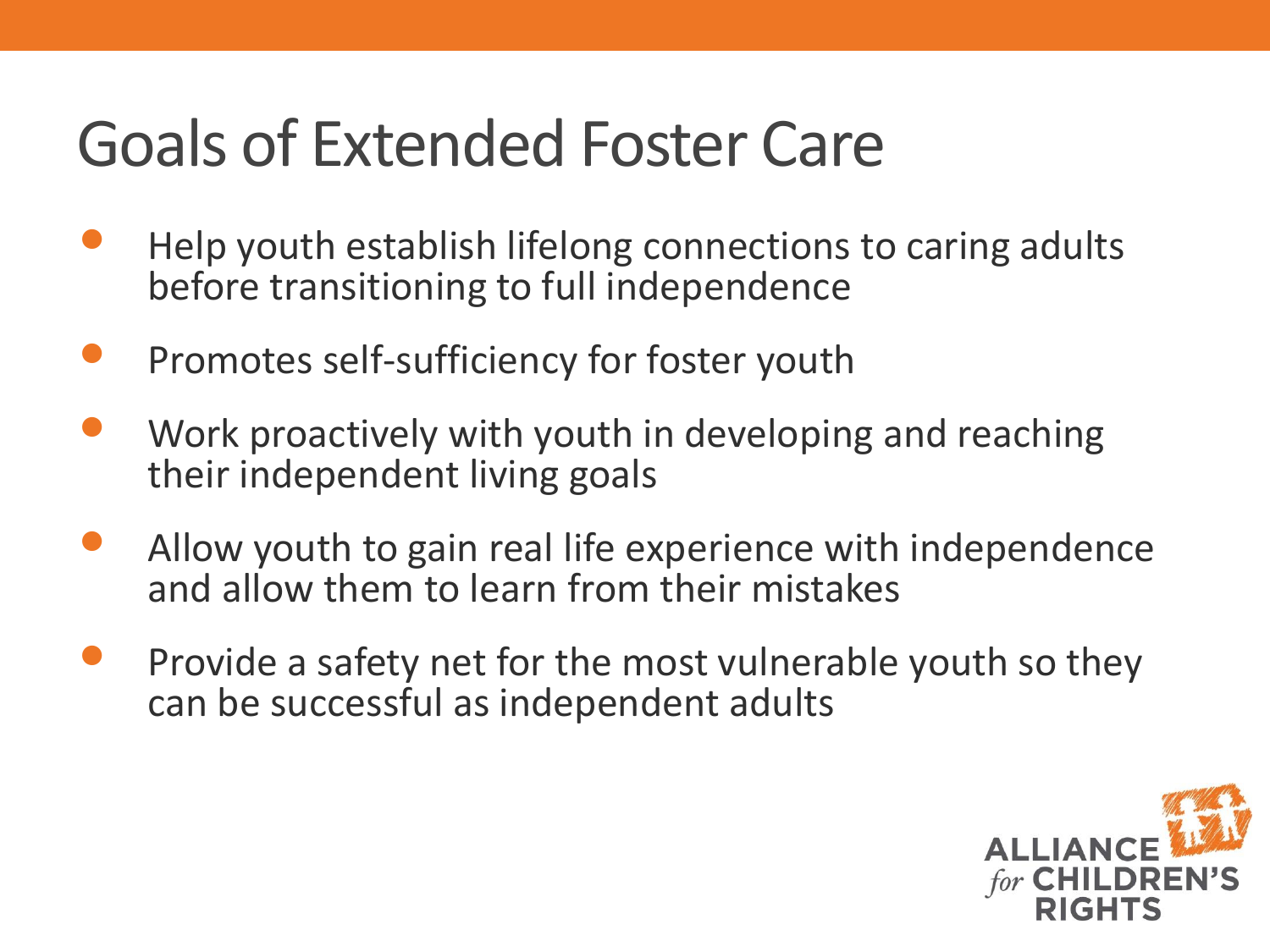# Eligibility Requirements for EFC (AB 12)

- Extended benefits available to foster/probation youth who
	- Have an open court case at age 18 (i.e. order for FC placement)
		- OR be eligible under AB2454 disrupted adoption/guardianship after age 18
	- Satisfy one participation requirement
	- Sign a mutual agreement
	- Agree to meet with Social Worker/Probation Officer
	- Agree to work on transitional independent living skills
	- Live in a licensed or approved setting
	- Have 6 month court review hearings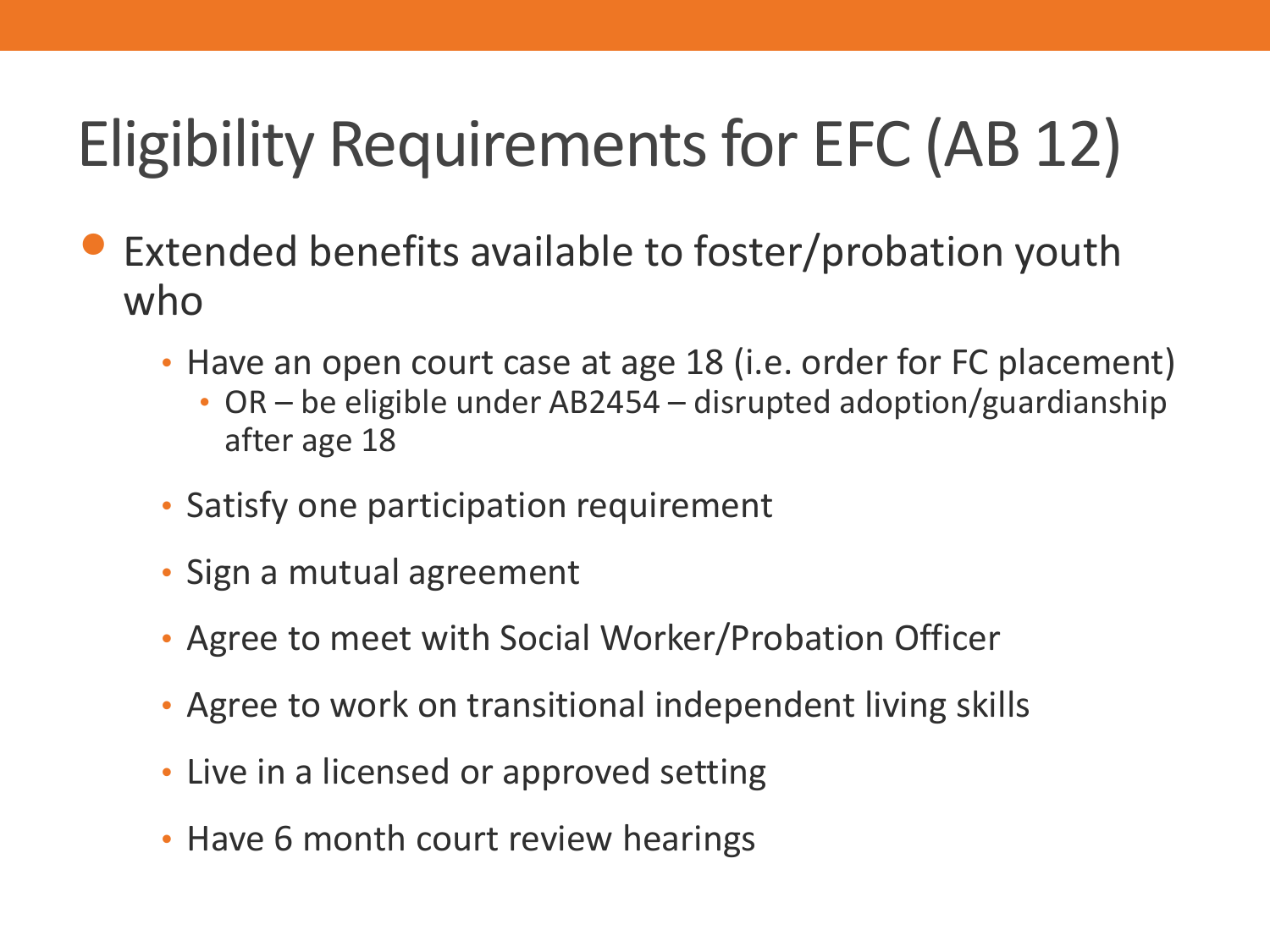# Placement at age 18

- A youth's placement when s/he turns 18 is critical to eligibility for extended foster care
- Eligible placements include: foster family home, group home, transitional housing program, or any other placement that is the result of a suitable placement order (including family members)
- Ineligible placements include: home of biological parent, juvenile detention, or closed case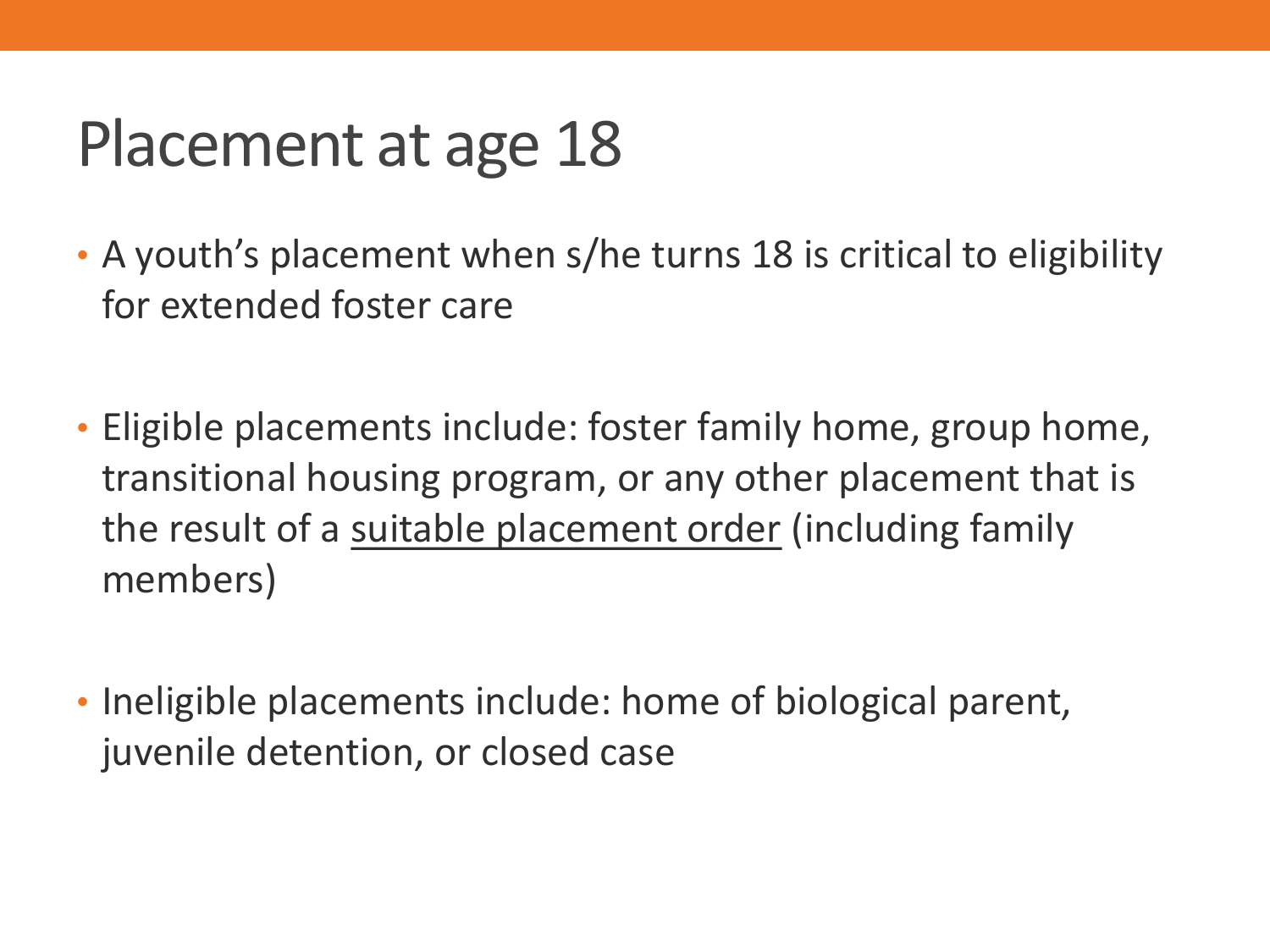#### Am I eligible for extended foster care?

- If I was in a group home on my 18<sup>th</sup> birthday?
- If I was living with my grandmother under suitable placement order from the court on my 18<sup>th</sup> birthday?
- If I was living with my mom on my 18<sup>th</sup> birthday?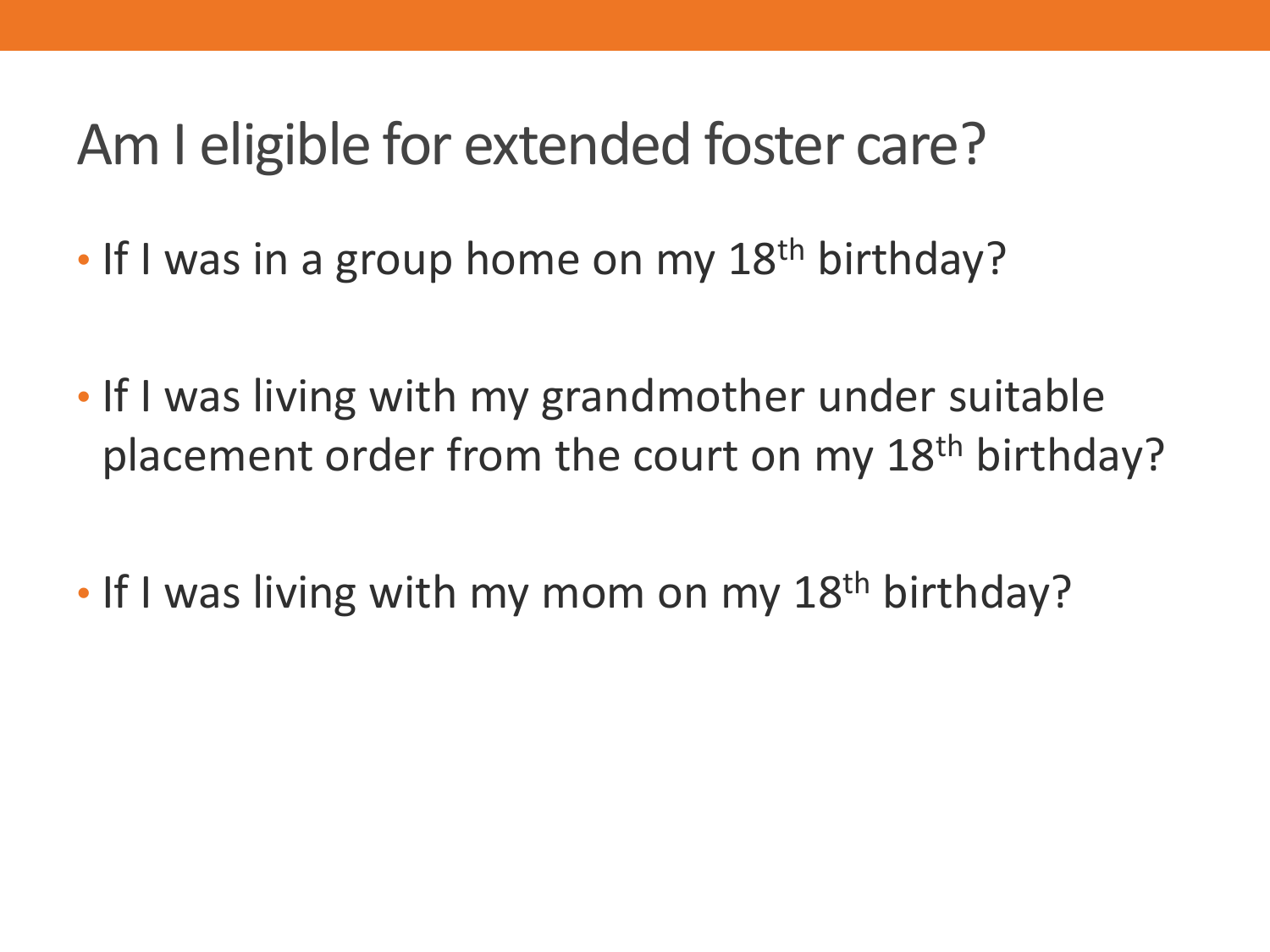#### Important Term - NMD

- NMD = Non Minor Dependent
- Youth who meets eligibility requirements for extended foster care (AB 12)
- "Dependent" because they still have open dependency or probation cases
- Over 18 so they are not minors

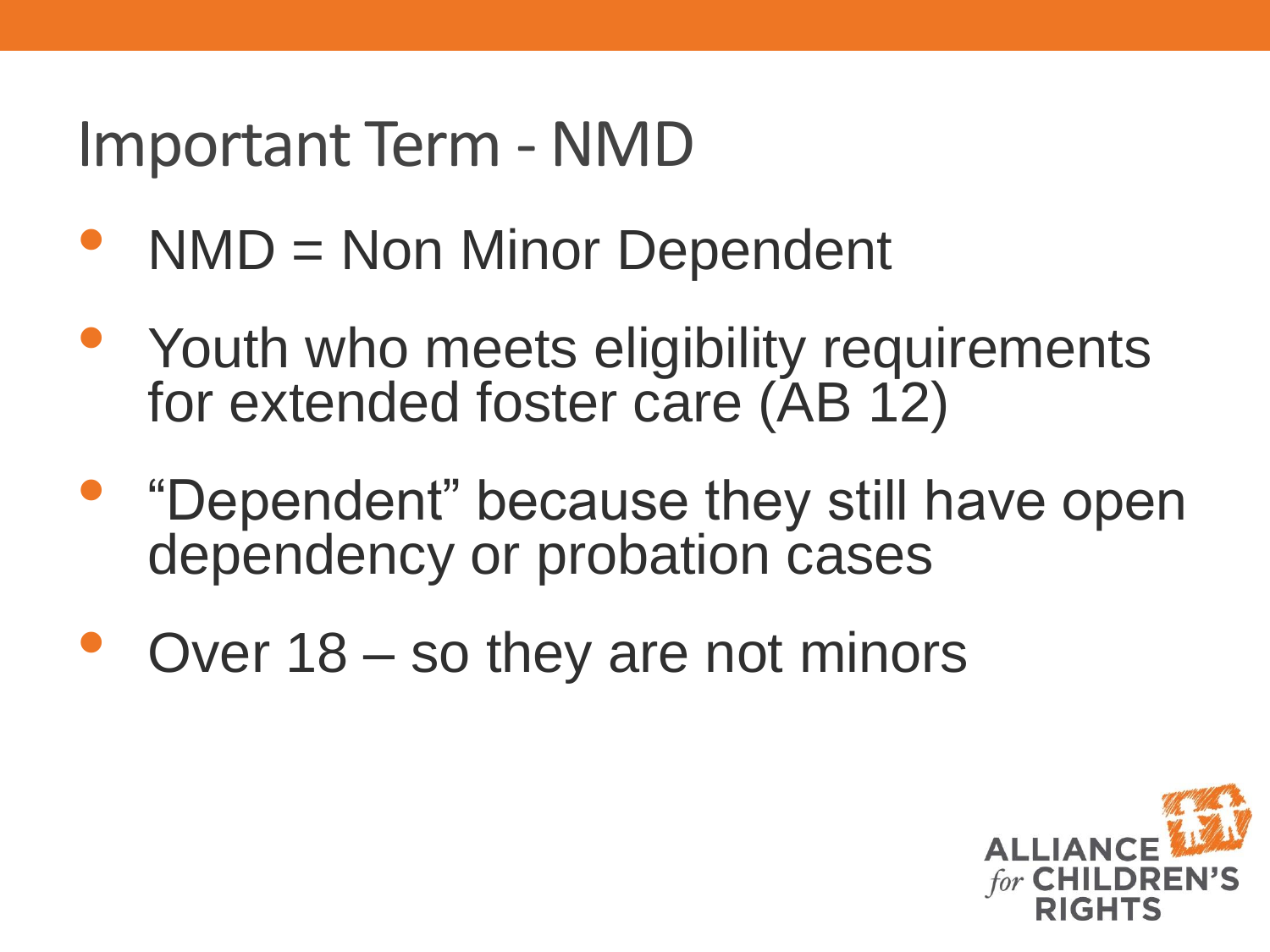# What must a NMD do to receive financial benefits?

One of the following:

- 1. Be enrolled in high school or equivalent program
- 2. Be enrolled in college/vocational school
- 3. Work at least 80 hours/month
- 4. Participate in a program/activity that helps you find a job or removes barriers to employment
- 5. Be unable to do one of the above because of a medical or mental health condition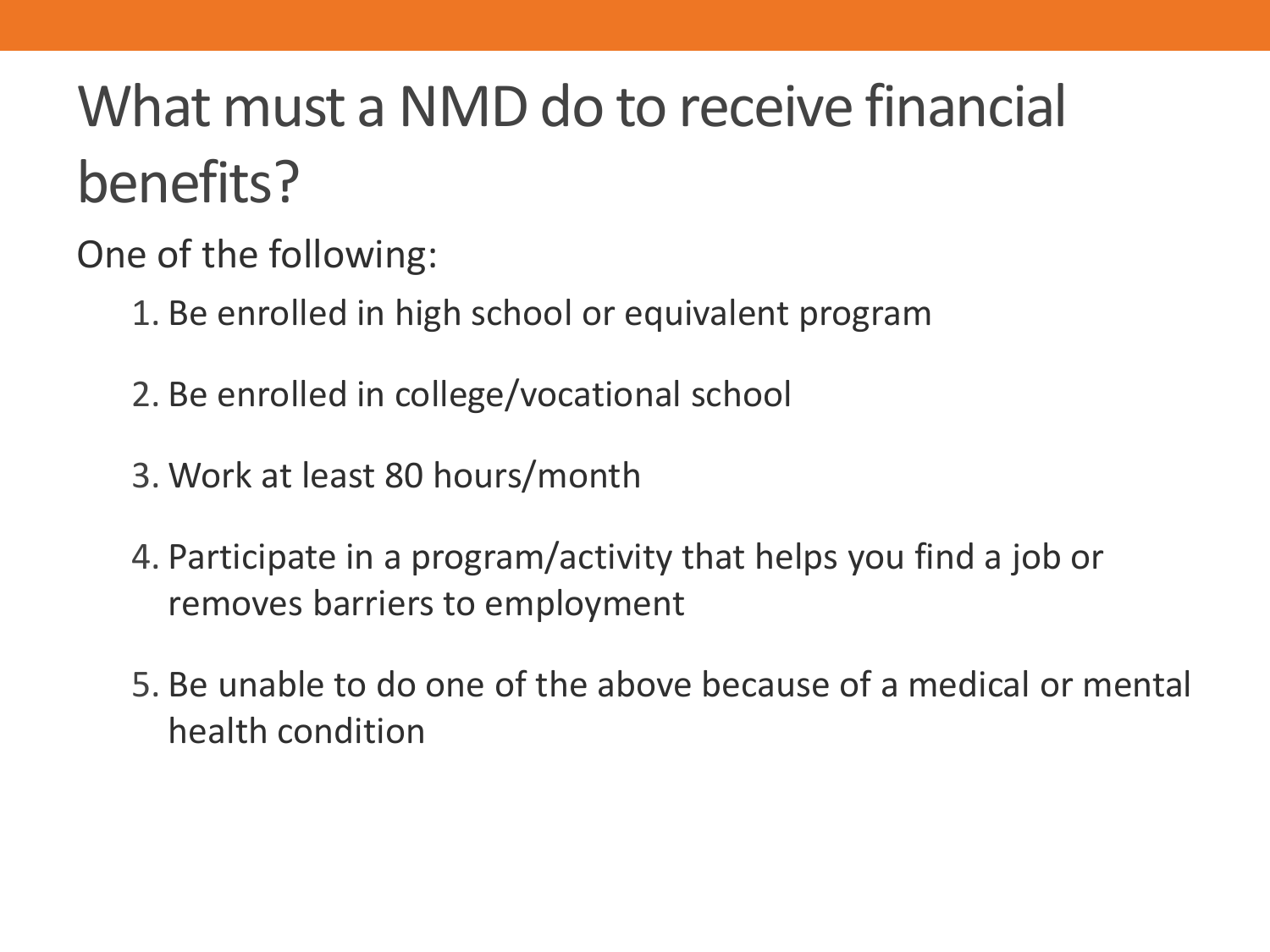# OTHER TYPES OF PERMANENCY OPTIONS FOR NON-MINORS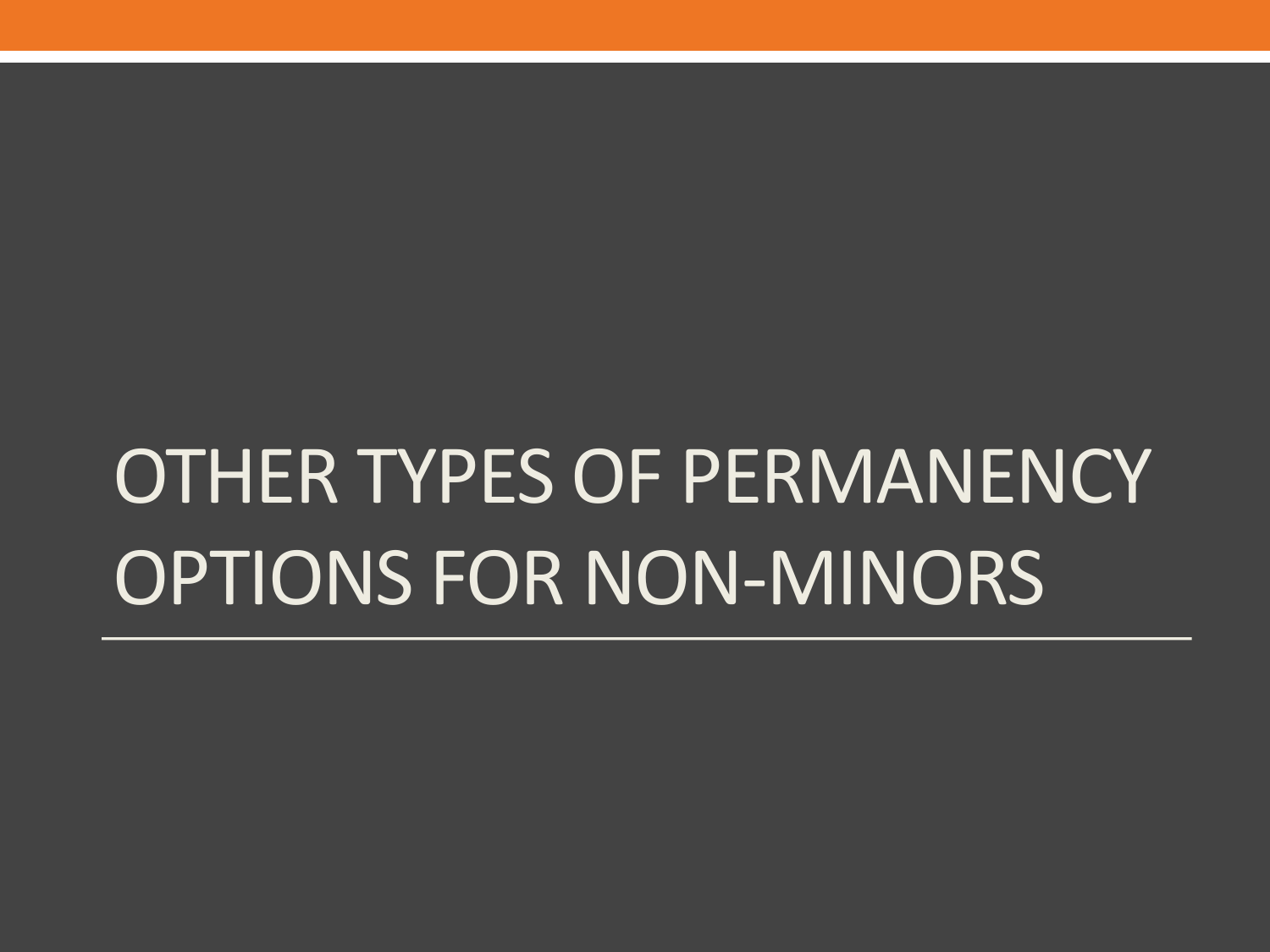# How did EFC affect permanency paths and benefits?

- Non-Related Legal Guardian can continue to receive AFDC-FC benefits until the youth is 21 -- it does not matter when guardianship was established
- Relative Legal Guardian receiving KinGAP benefits can continue to receive until youth is 21 if:
	- Kin-GAP payments commenced when youth was age 16 or older **OR**
	- Youth has verified disability
- Adoptive parents can continue to receive AAP benefits until the youth is 21 if:
	- AAP payments commenced when youth was age 16 or older **OR**
	- Youth has verified disability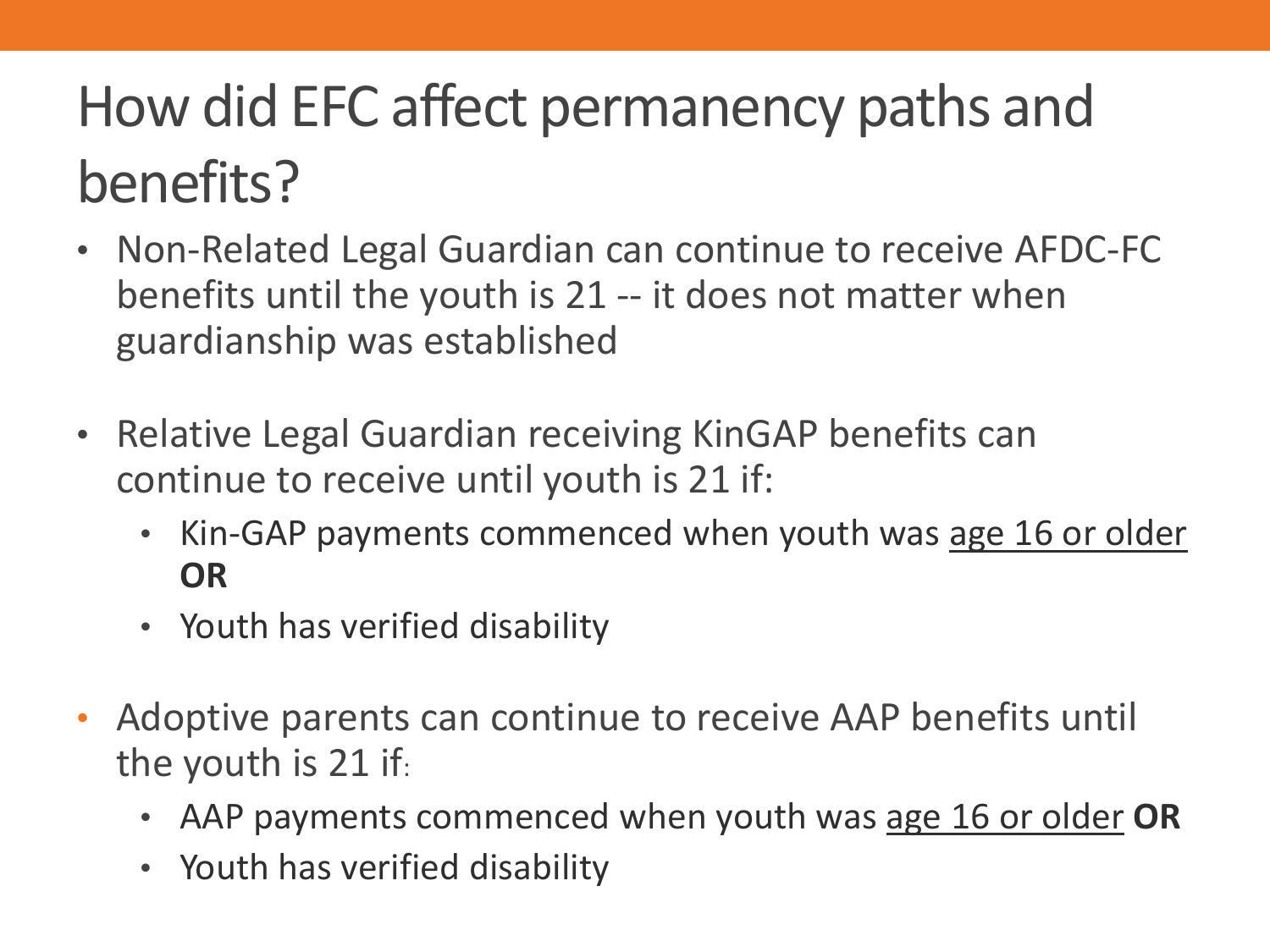#### AB 2454

- Beginning on January 1, 2015, AB 2454 went into effect. **Welfare and Institutions Code Section 388.1 was amended to provide that youth are eligible to re-enter foster care if:**
	- He or she is a nonminor former dependent, as defined in subdivision (aa) of Section 11400, who **received aid after attaining 18 years of age** under Kin-GAP *pursuant to Article 4.5 (commencing with Section 11360) or Article 4.7 (commencing with Section 11385) of Chapter 2 of Part 3 of Division 9, or pursuant to subdivision (e) of Section 11405,* and
	- **whose former guardian or guardians no longer provide ongoing support to**, and **no longer receive aid** on behalf of, the nonminor after the nonminor attained 18 years of age, but before age 21…
	- (4) He or she is a nonminor who **received adoption assistance payments after attaining 18 years** of age *pursuant to Chapter 2.1 (commencing with Section 16115) of Part 4 of Division 9* and his or her **adoptive parent or parents no longer provide ongoing support** to, and **no longer receive benefits** on behalf of, the nonminor after the nonminor attained 18 years of age, but before he or she attains 21 years of age. (emphasis added)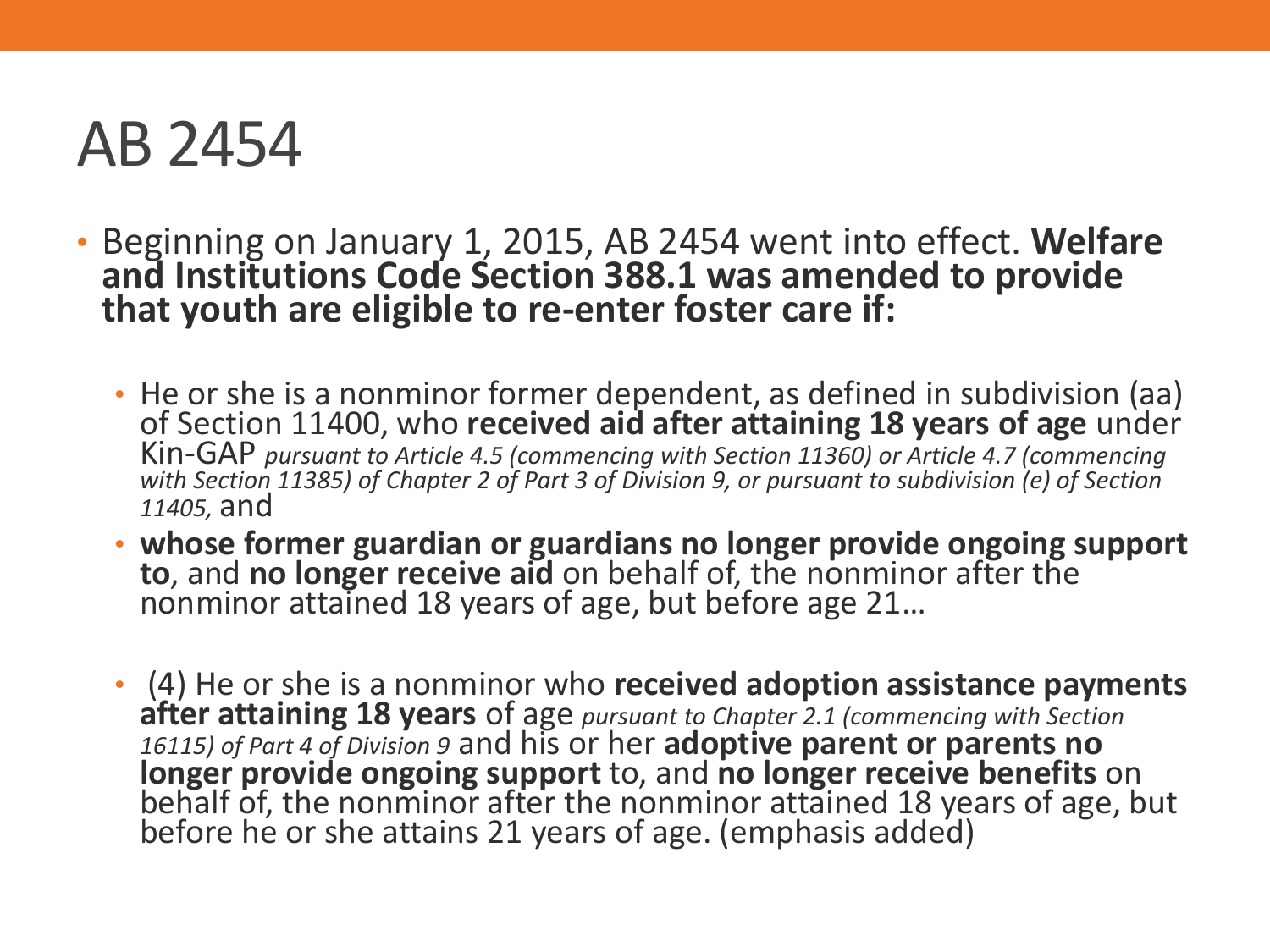# Am I eligible for extended funding?

- If I was placed in a legal guardianship with my aunt after I turned 17 and the case is now closed?
- If I was placed in a legal guardianship with my neighbor when I was 8 and the case is now closed?
- If I was adopted after I turned 16 and my adoptive parent has passed away?
- If I was placed in a legal guardianship after I turned 16 and my legal guardian kicked me out?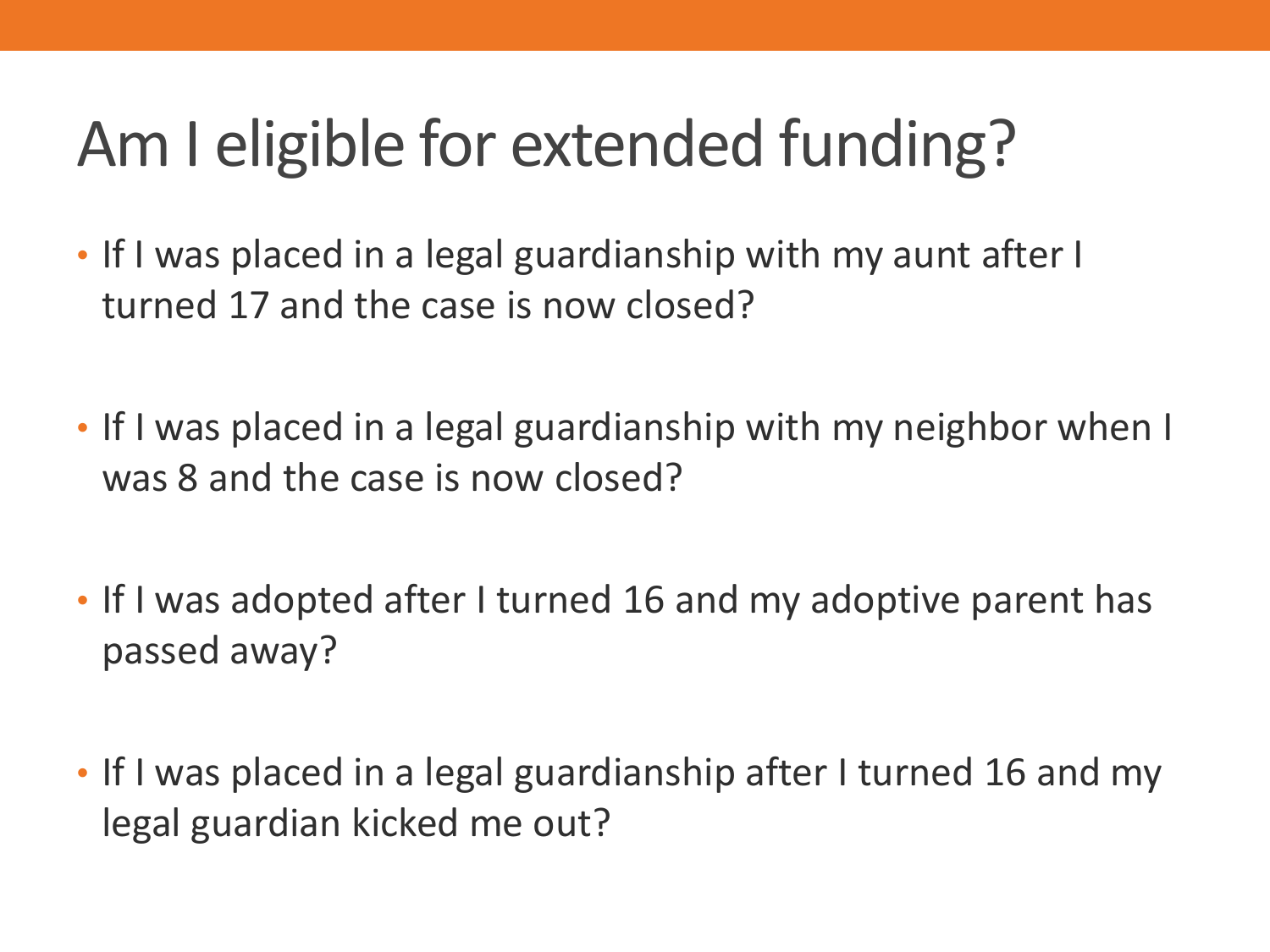What if that youth who is eligible wants to reenter after closing their case?

- May re-enter *unlimited times* if under 21
- Re-entry is intended to be *accessible and easy*
- How to re-enter:
	- Call the hotline
		- Dependency 800.540.4000
		- Probation 213.351.0243
	- Youth can also file for re-entry at court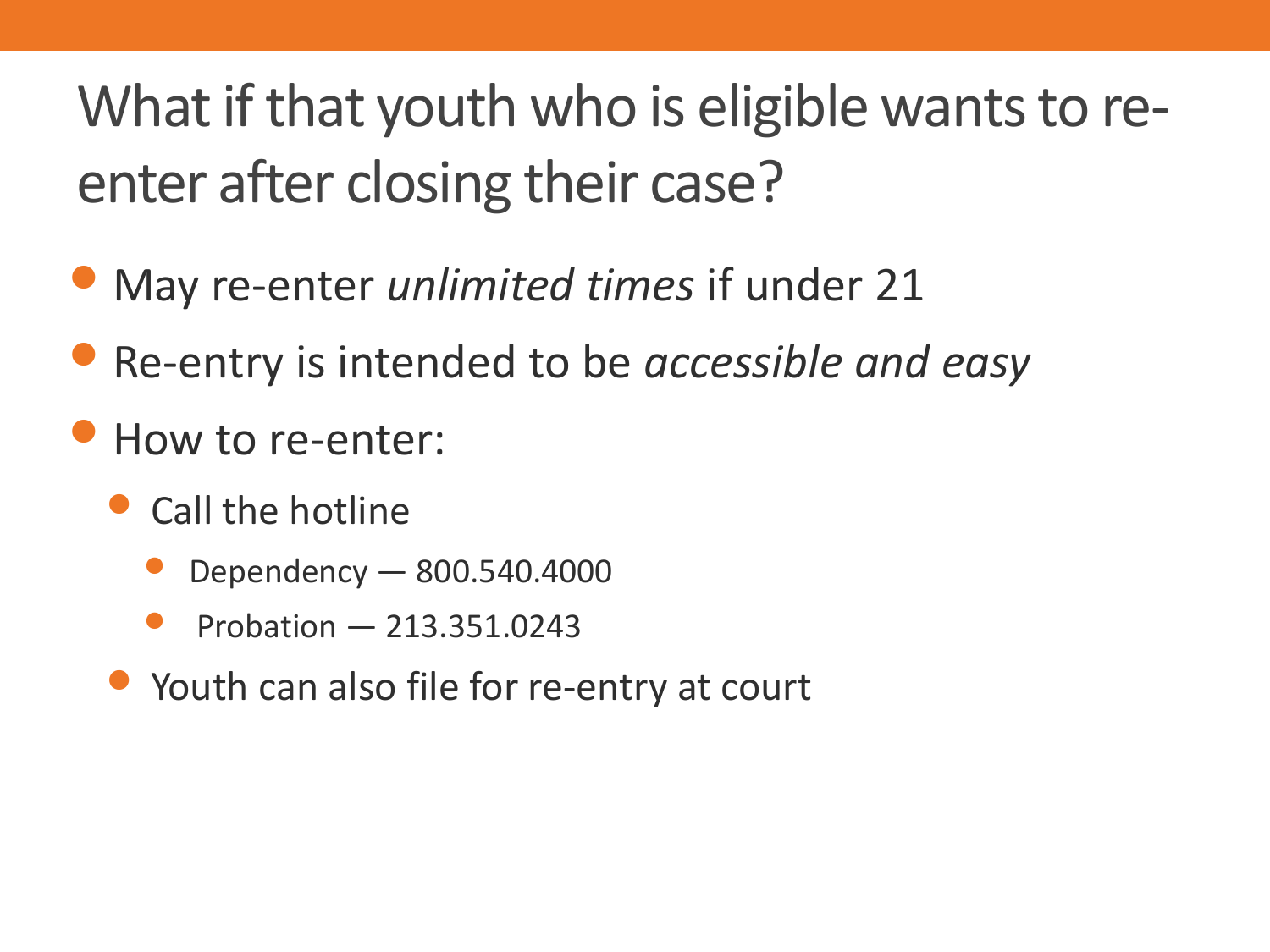# Non-Minor Dependent Court

- April 2016: Specialized court created in LA County for all non-minor dependents (youth in extended foster care)
- One law firm (with attorneys and case managers) represent all youth
- One judge hears all cases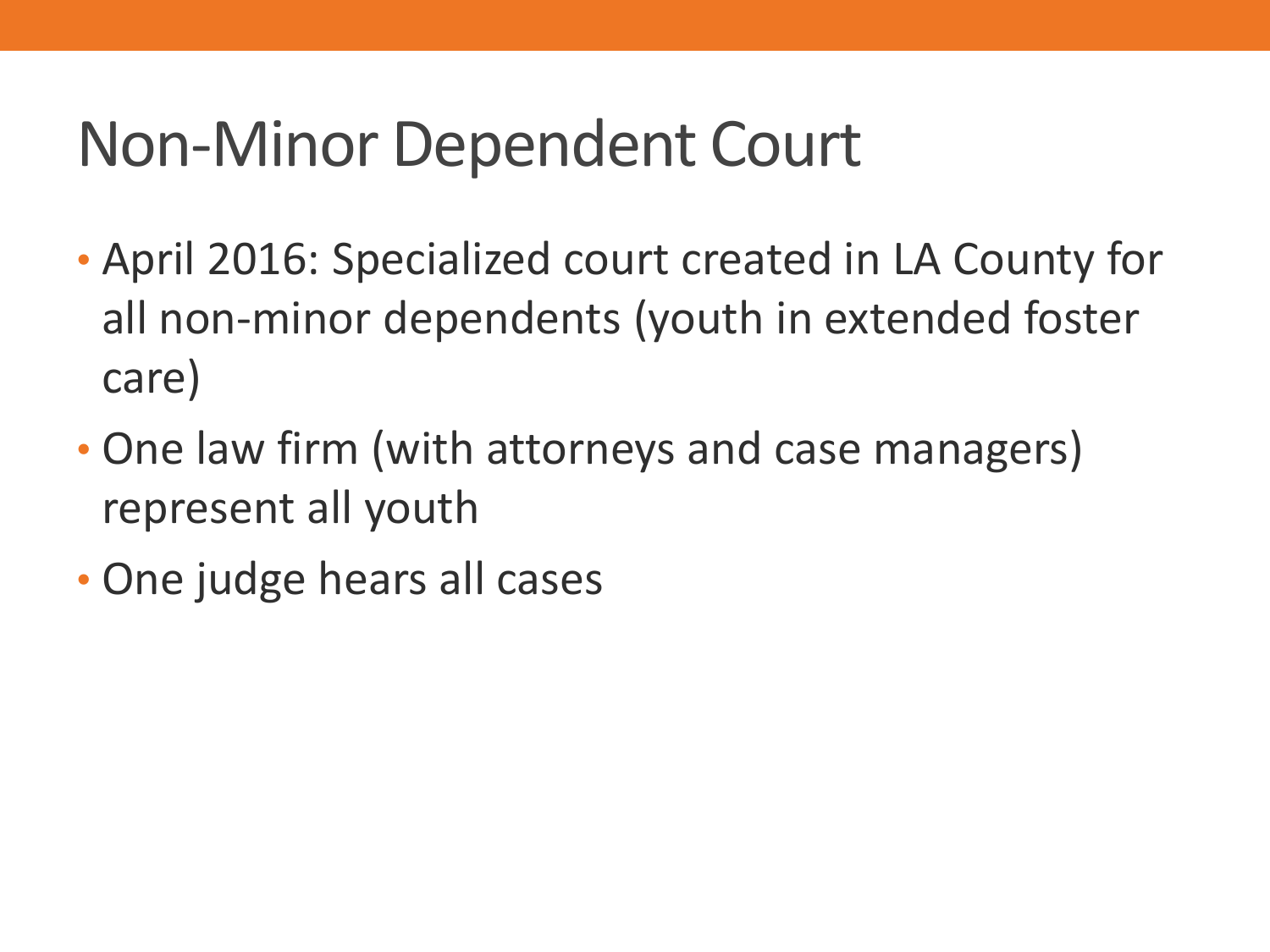# PLACEMENT OPTIONS FOR **NMDS**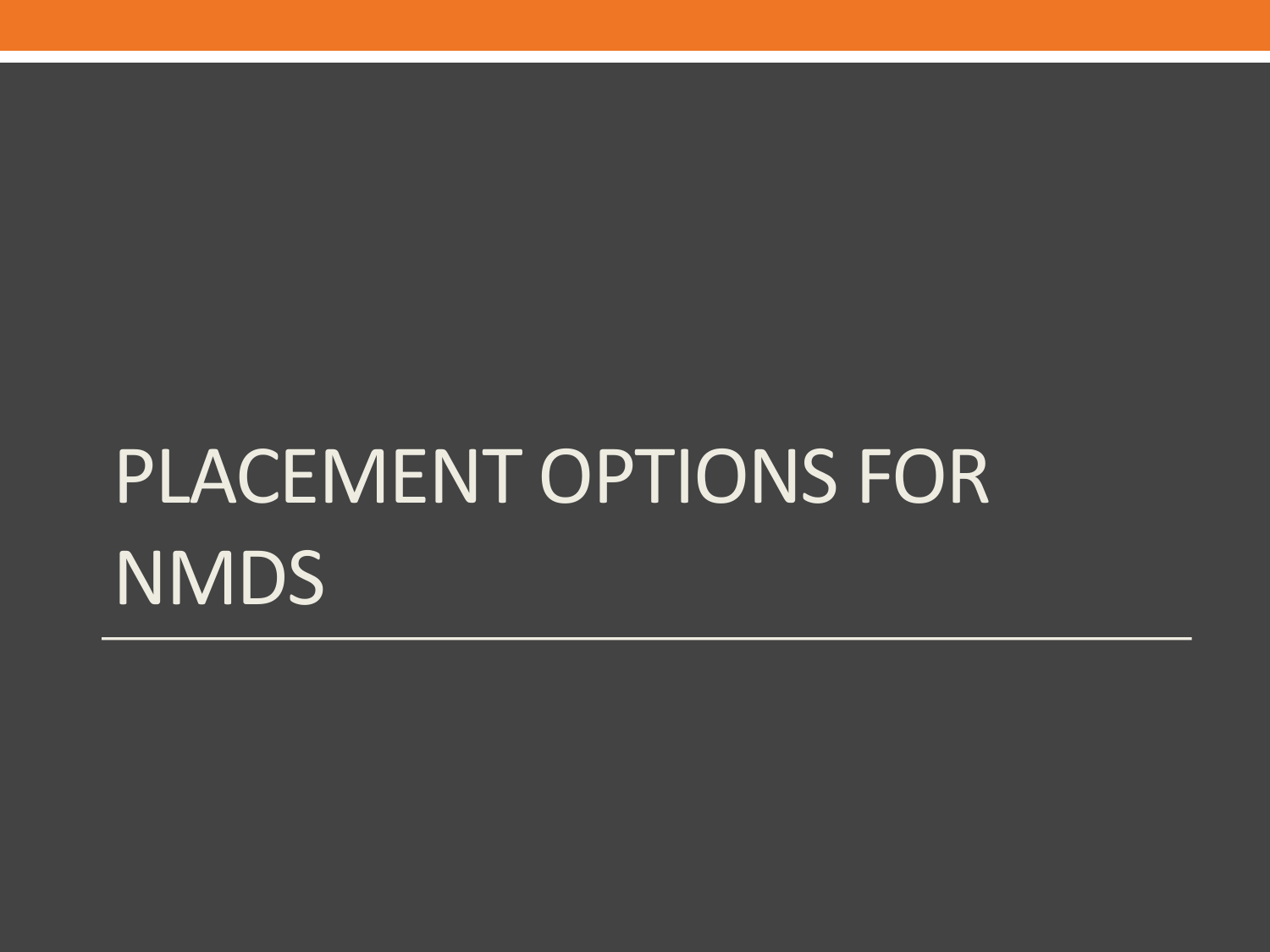# Placement settings

#### •**Traditional placement options still available to NMDs**:

- Foster Home:
	- Approved home of relative or extended family member
	- Home of a Nonrelated Legal Guardian
- Foster Family Home
- Group Home (with limitations)

#### •**2 Placement Options just for NMDs**:

- THP+ Foster Care
- Supervised Independent Living (SILP)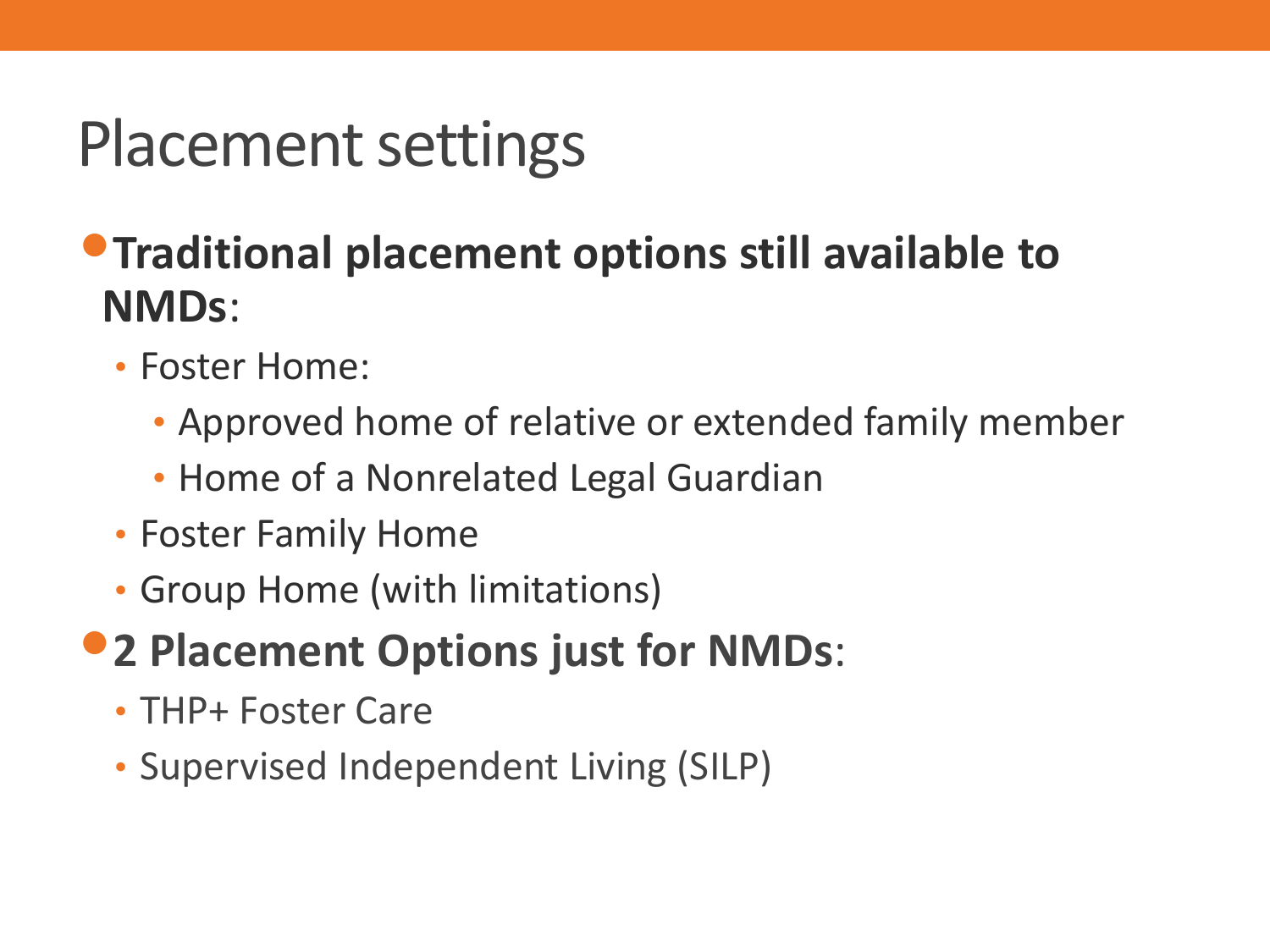#### THP+FC

- Transitional Housing Program + Foster Care
- Supportive housing model
- Scattered site, single site, host family
- Placements are limited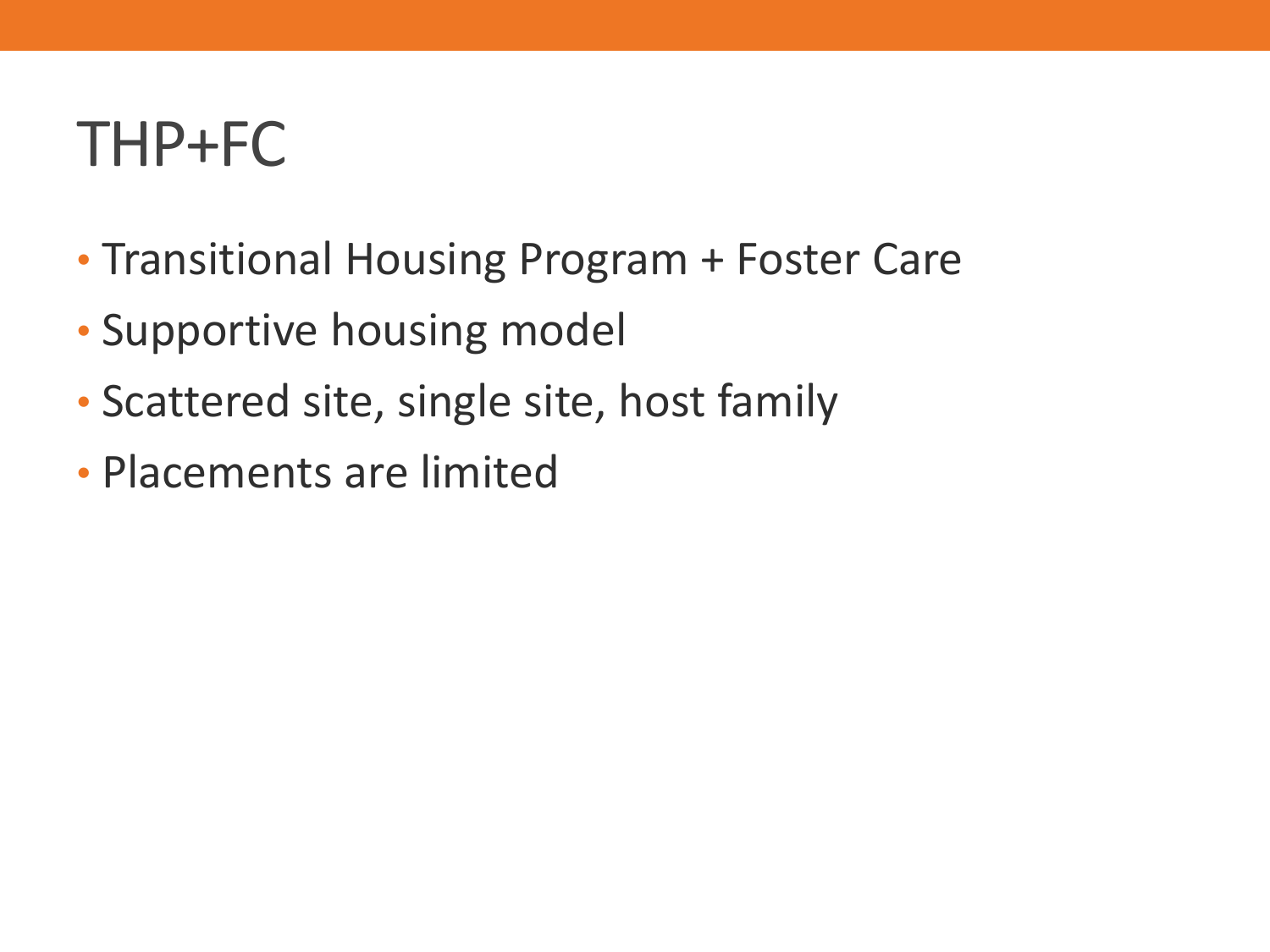### SILP overview

Supervised Independent Living Placement (SILP) settings may include but not limited to:

- Apartment
- Renting a room within a house
- Shared roommate settings
- Dorms

Two-step approval process: social worker must determine that youth is ready to live independently and that the living situation is safe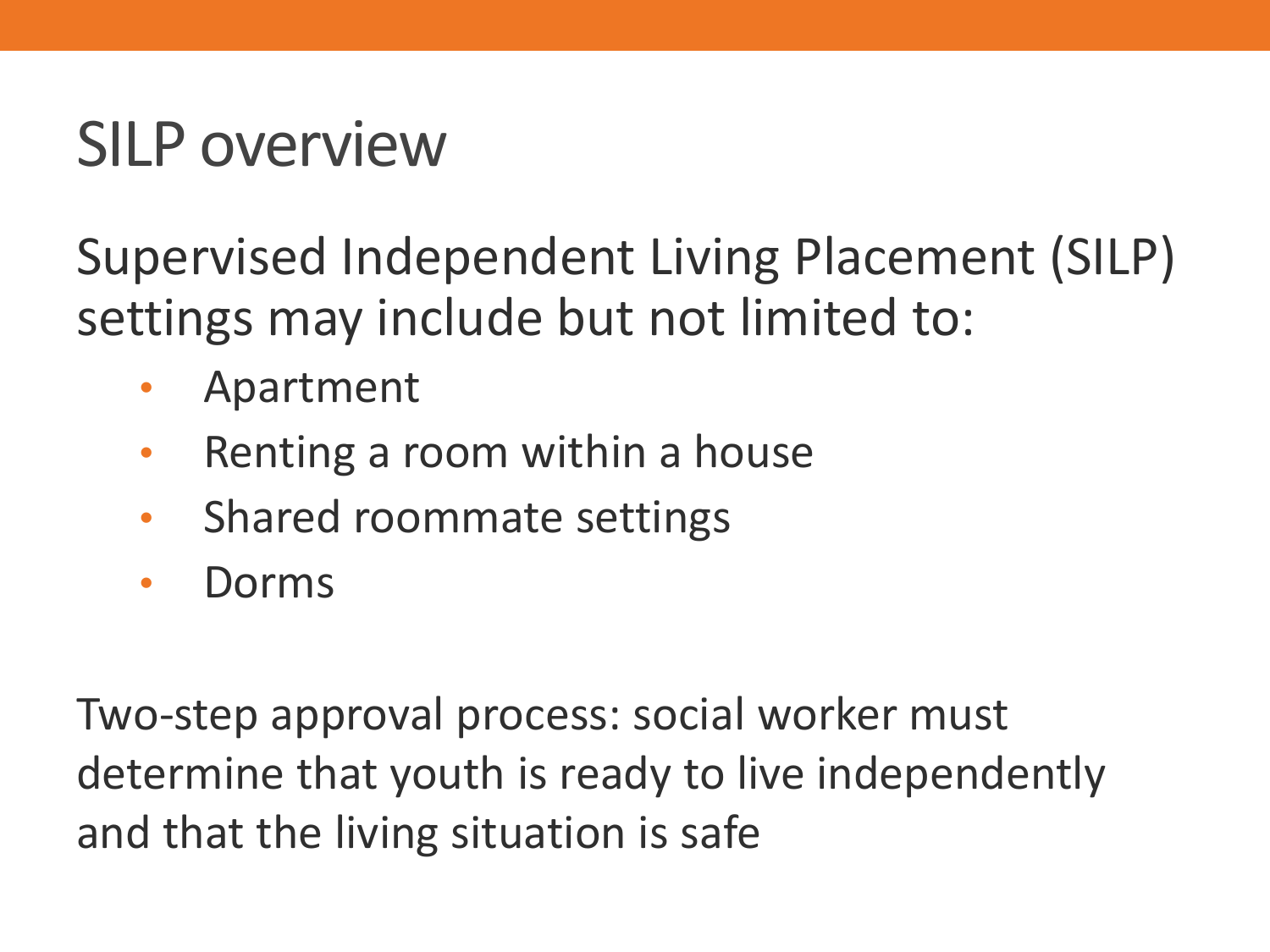# OTHER LEGAL ADVOCACY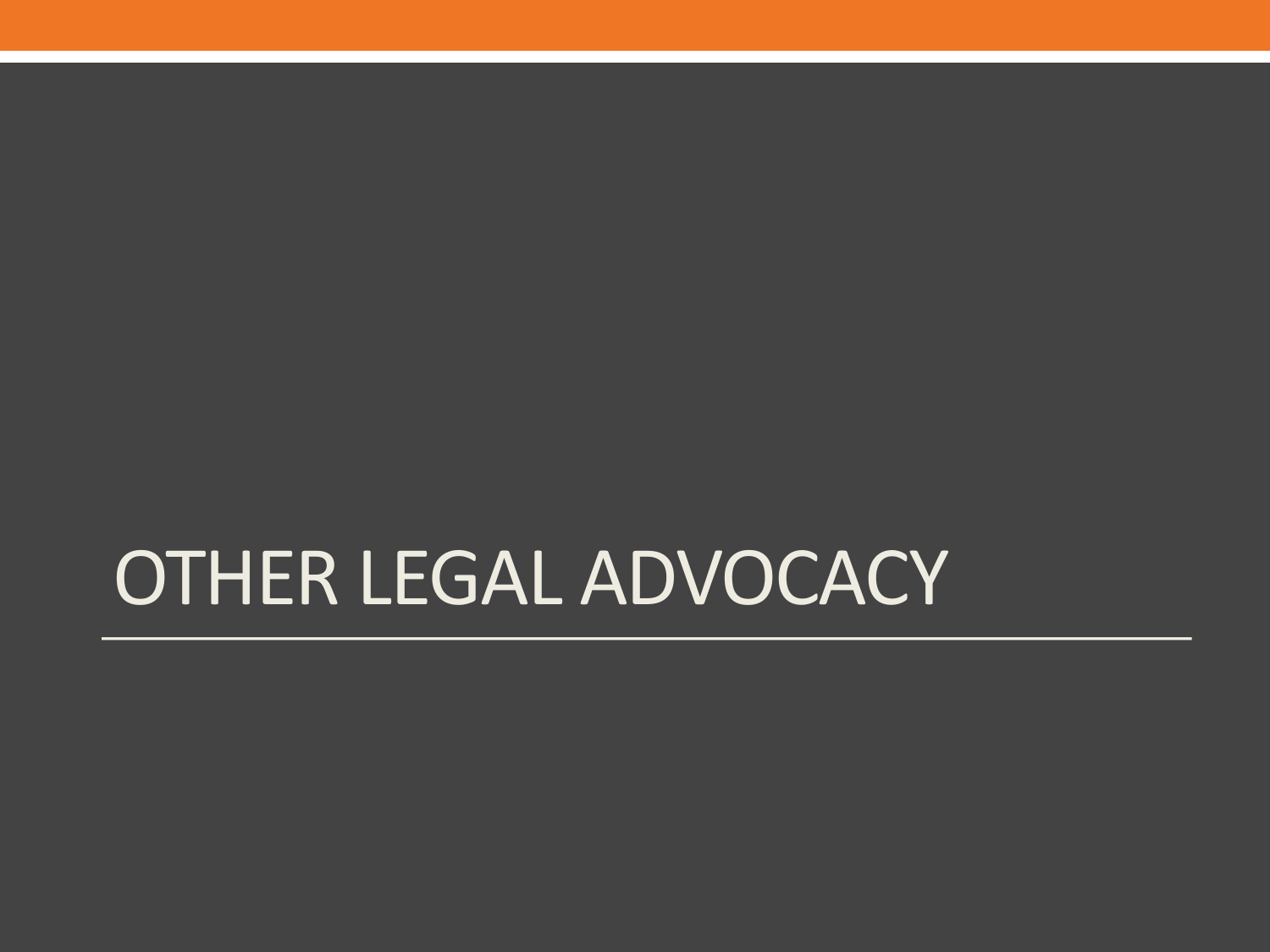# Forms of Legal Advocacy

- Administrative Complaints
	- Credit and Collections Issues
	- Identity Theft
- Administrative Advocacy
	- Supplemental Security Income (SSI)
	- Student Debt (e.g., for-profit colleges)
- State Court Litigation
	- Sub-prime Auto Lending
	- Other Unfair/Deceptive Business Practices
- Juvenile Court
	- Dismissing Tickets
	- Sealing Records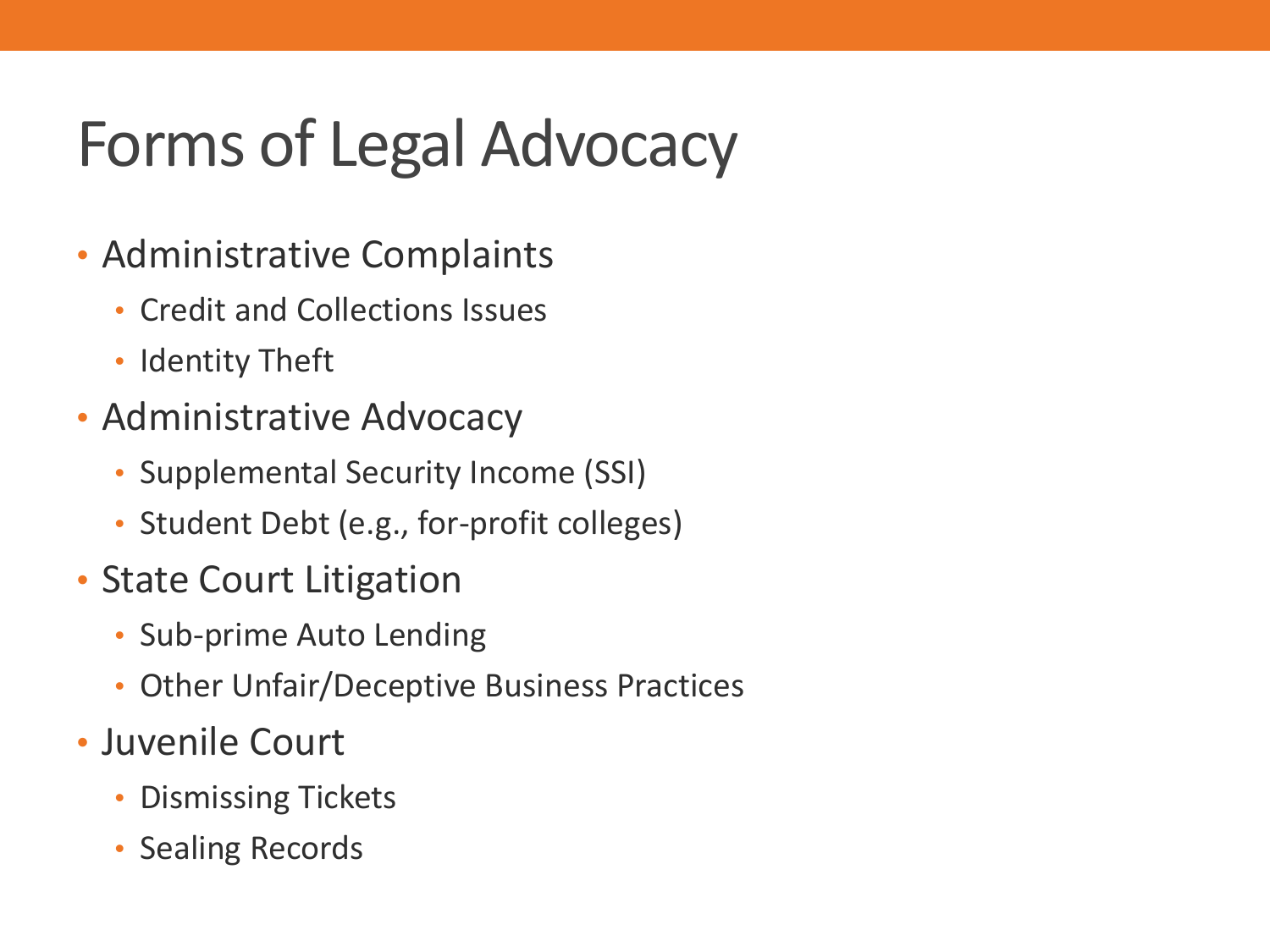# INDEPENDENT LIVING PROGRAM SERVICES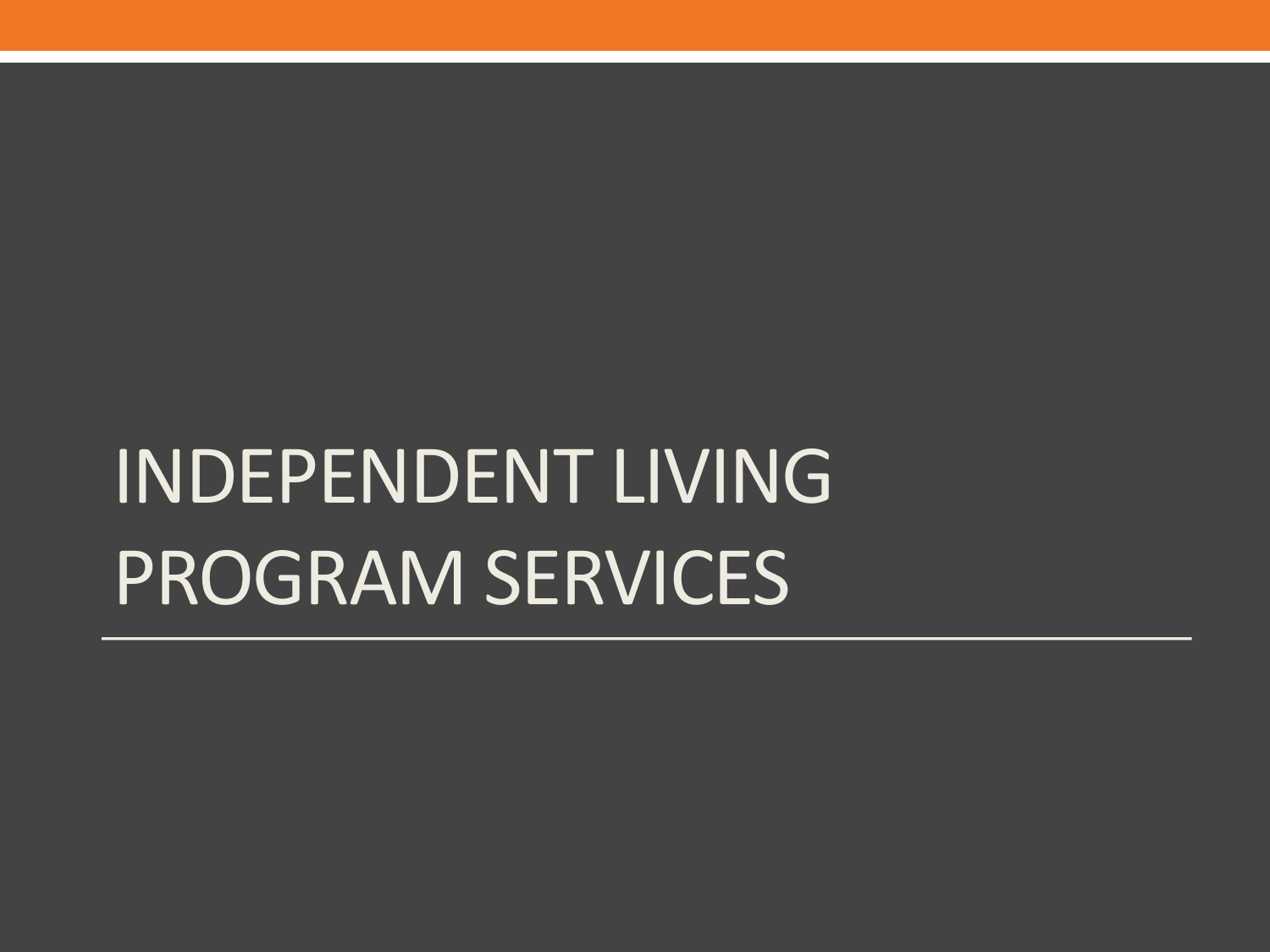What is the Independent Living Program (ILP)?

- Program administered by DCFS to support youth as they transition out of care
- Existed prior to extension of foster care to age 21
- •Goals:
	- Stability
	- Economic Well-Being
	- Social and Emotional Well-Being
	- Education and Work Force Readiness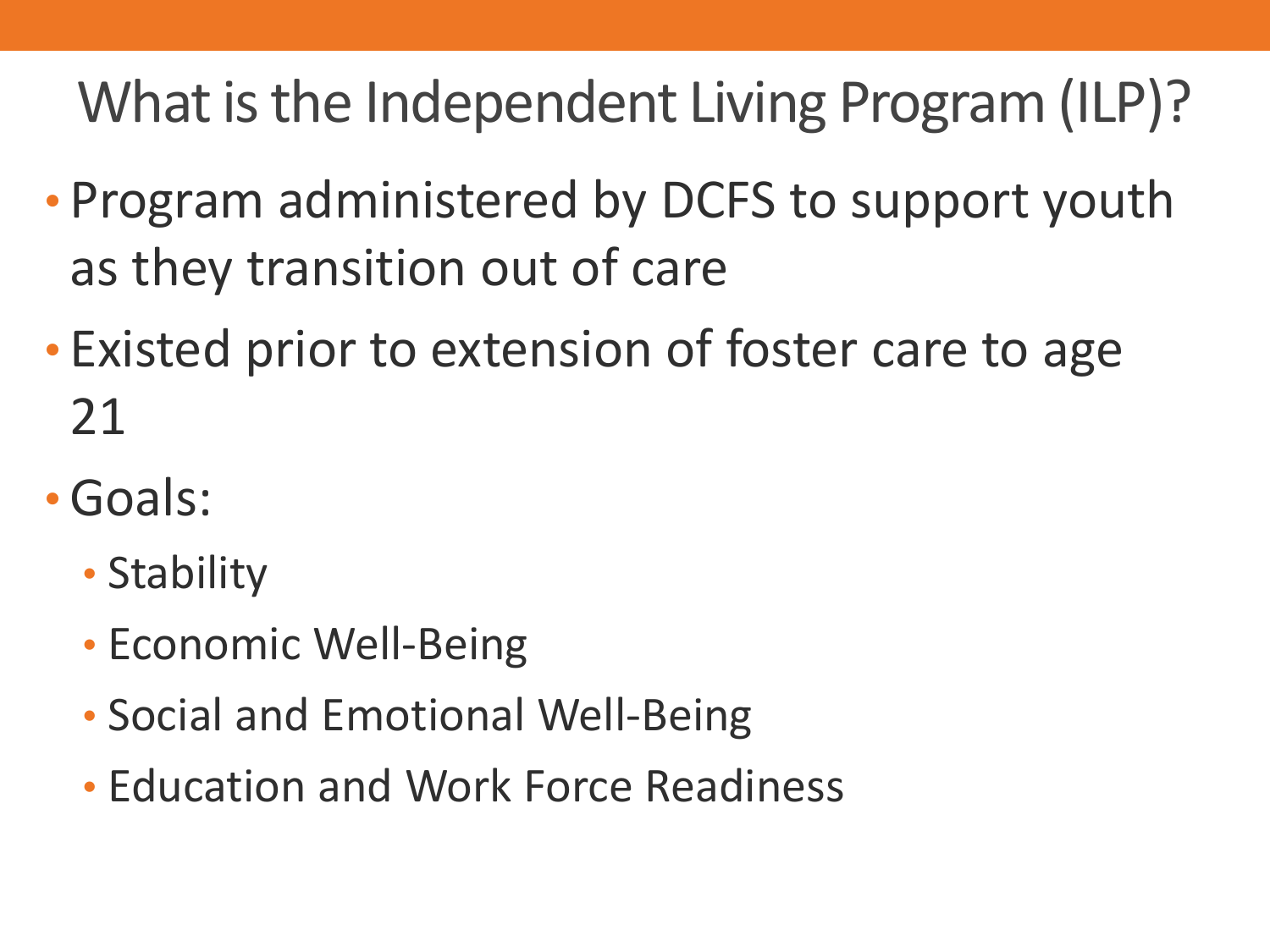#### Eligibility for ILP

- Were/are in foster care (including Probation youth in suitable placement) at any time from their 16th to their 19th birthday.
- Were/are 16 years of age up to 18 years of age and in receipt of the KinGAP assistance.
- Were/are in a non-related legal guardianship with dependency court jurisdiction terminated after the age of 8.
- **Youth are eligible for ILP services up to age 21**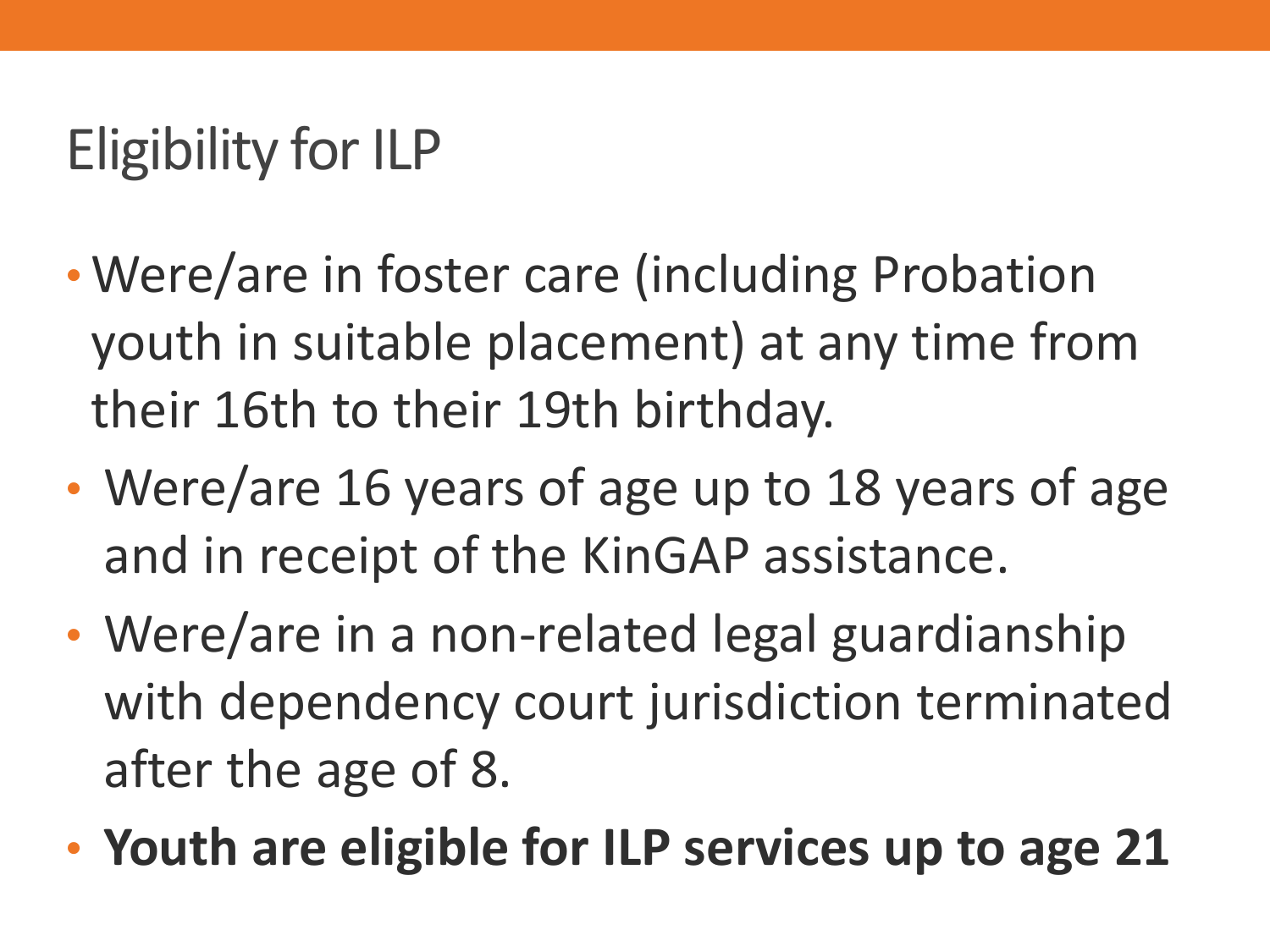# ILP Supports for Education

- Senior Expenses: cap/gown, senior prom ticket, graduation invitations, yearbook/senior photographs, etc.
- High School Graduation Incentives
- Tuition Assistance: college/university or vocational training
- Books, Supplies, Fees
- Clothing for school
- Transportation
- Laptop, Printer, & Computer Classes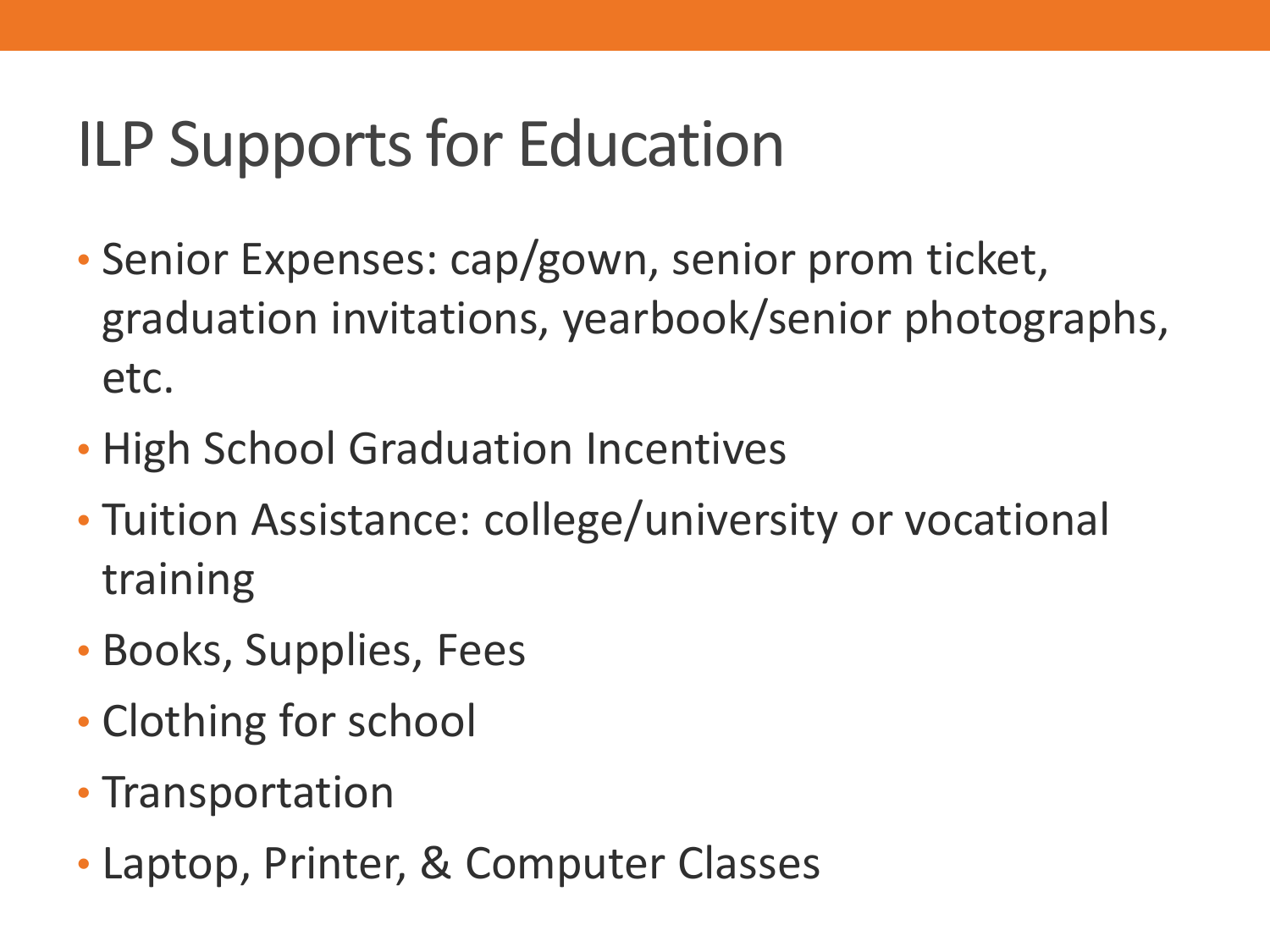# Other ILP Supports

- Supportive Housing Program
- Rental Assistance
- Move-in/Security Deposit Costs
- Appliances
- Emergency Food Assistance
- Medical Expenses

**NOTE**: These services are not all available to all ILP youth.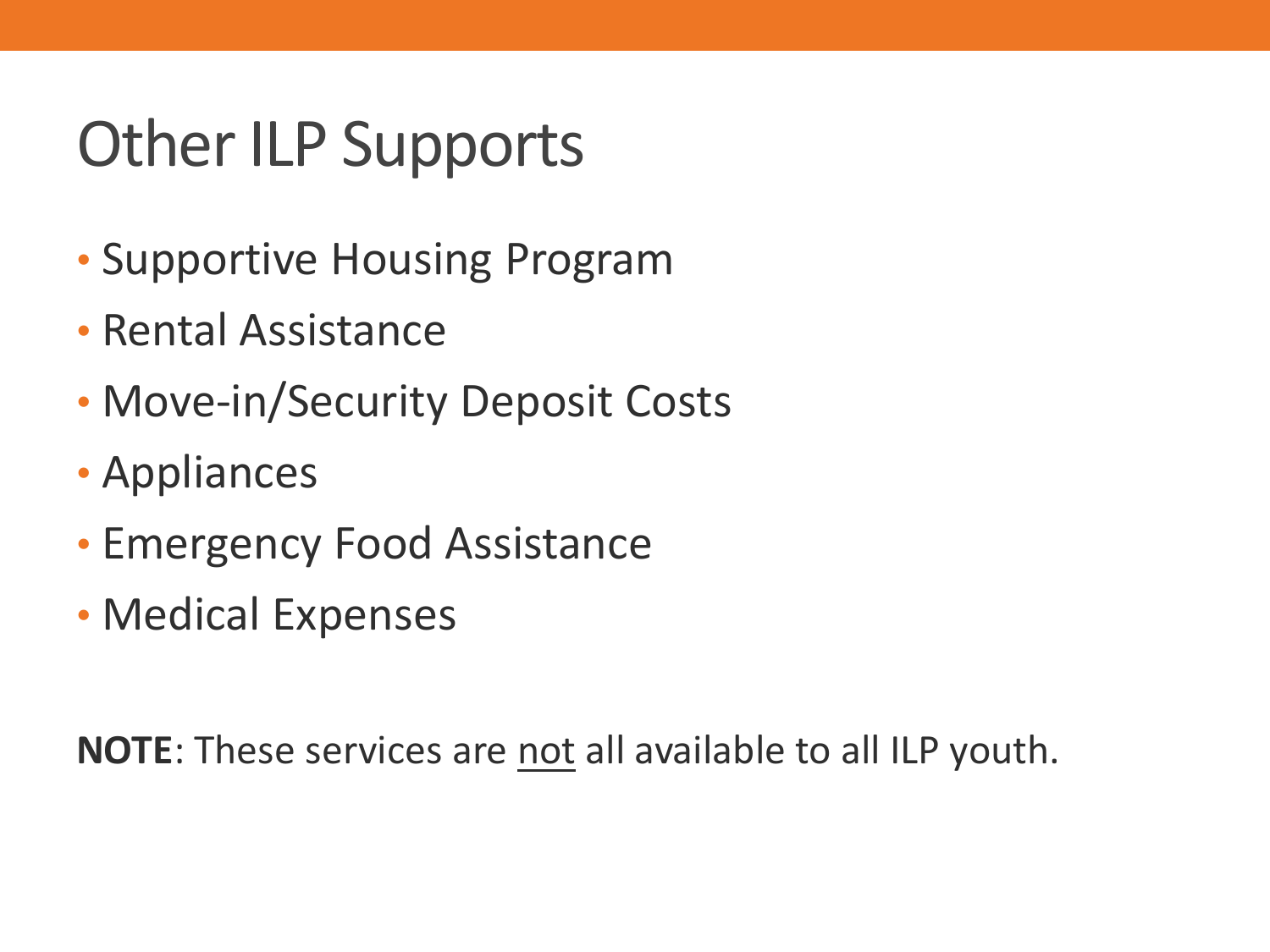# HOW DO I ACCESS ILP SUPPORT?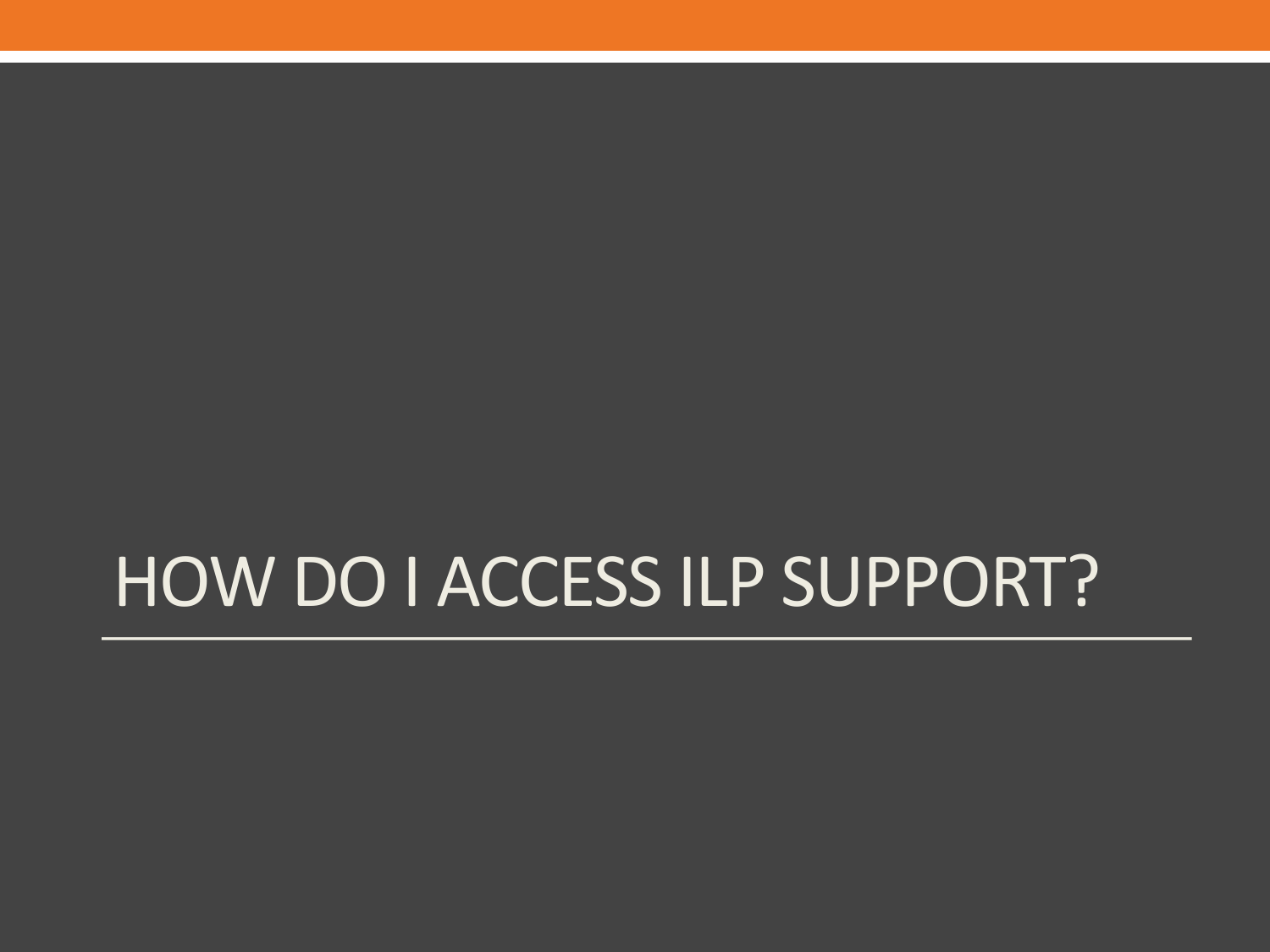# Accessing ILP Funds

- 1. Identify Your ILP Coordinator
	- If you don't know who your ILP coordinator is, contact your CSW/PO or ILP:

<https://www.ilponline.org/ContactILP/>

- 2. Discuss Your Needs with Your ILP Coordinator
	- If you don't have a one, your CSW/PO or ILP coordinator will help you complete a Transitional Independent Living Plan
- 3. Review Request for Funds Checklist to make sure you submit correct documentation
	- You will need to have **original receipts**
- 4. Make Copies of Request and Supporting Documentation
- 3. Submit Request for Reimbursement
- 4. Follow up with ILP Coordinator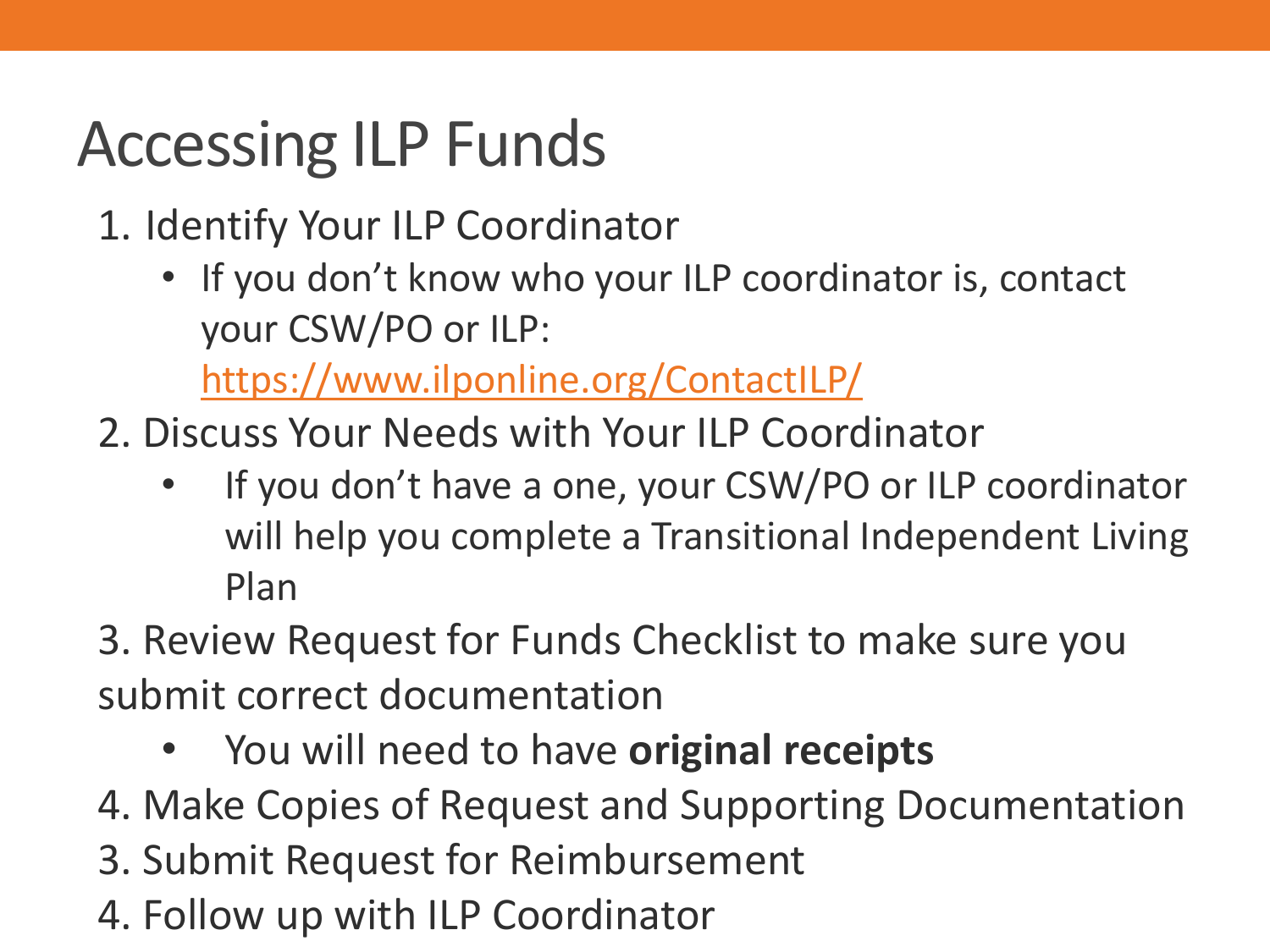# Practice Tips

# 1.ILP is **NOT** an entitlement 2.Confirm eligibility for reimbursement **before** you spend

- 3.Keep all original receipts and make copies
- 4.Reimbursements typically take at least 60 days
- 5.Be your own best advocate!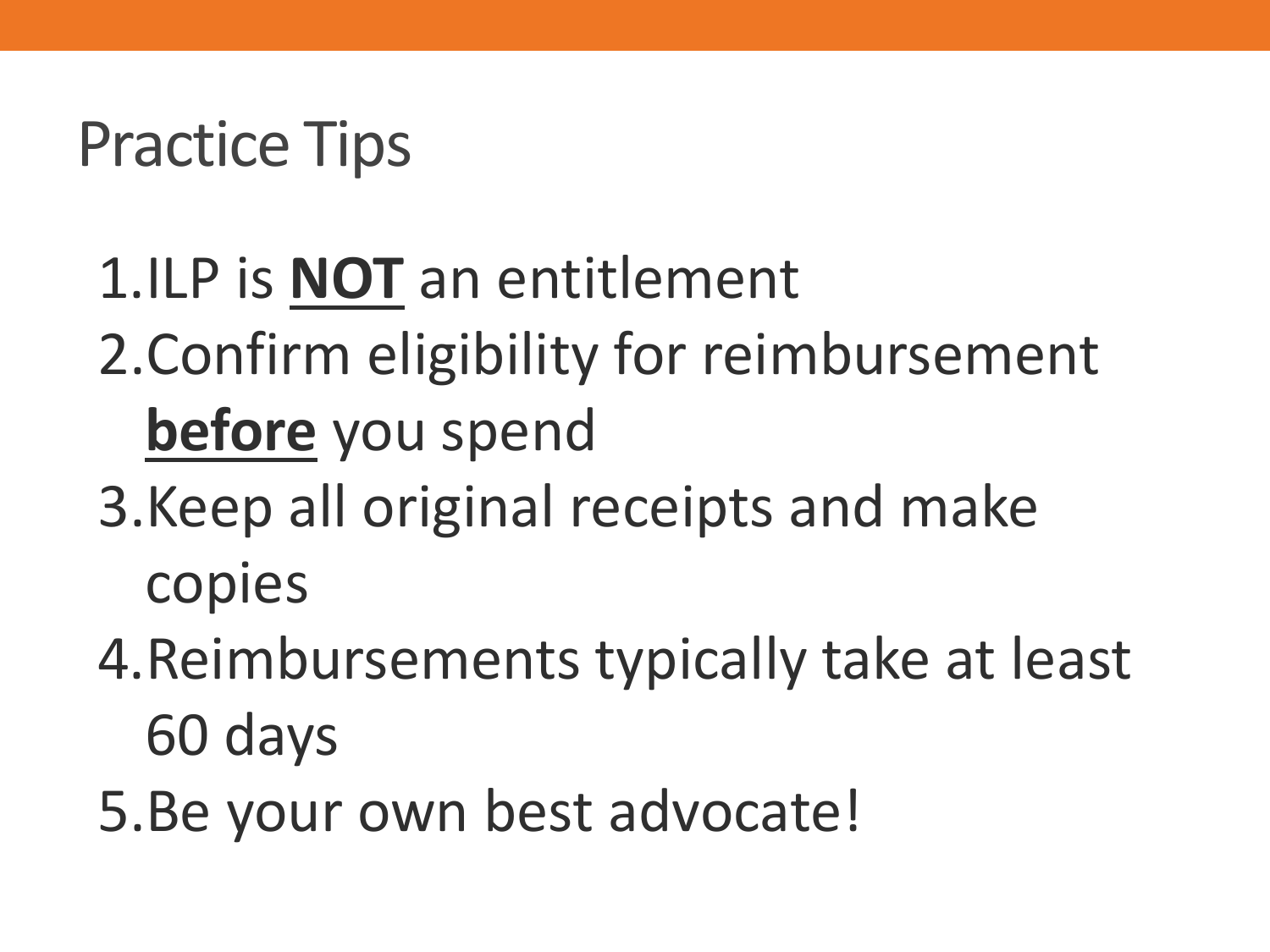# Addressing Problems with ILP

- 1. DCFS Ombudsman Office
	- Phone: (213) 351-5720
	- Email: [pinquiries@dcfs.lacounty.gov](mailto:pinquiries@dcfs.lacounty.gov)
- 2. California Foster Care Ombudsman Office
	- Phone: 1-877-846-1602
	- Email: [fosteryouthhelp@dss.ca.gov](mailto:fosteryouthhelp@dss.ca.gov)
- 3. Alliance for Children's Rights
	- Phone: (213) 368-6010 ask for Intake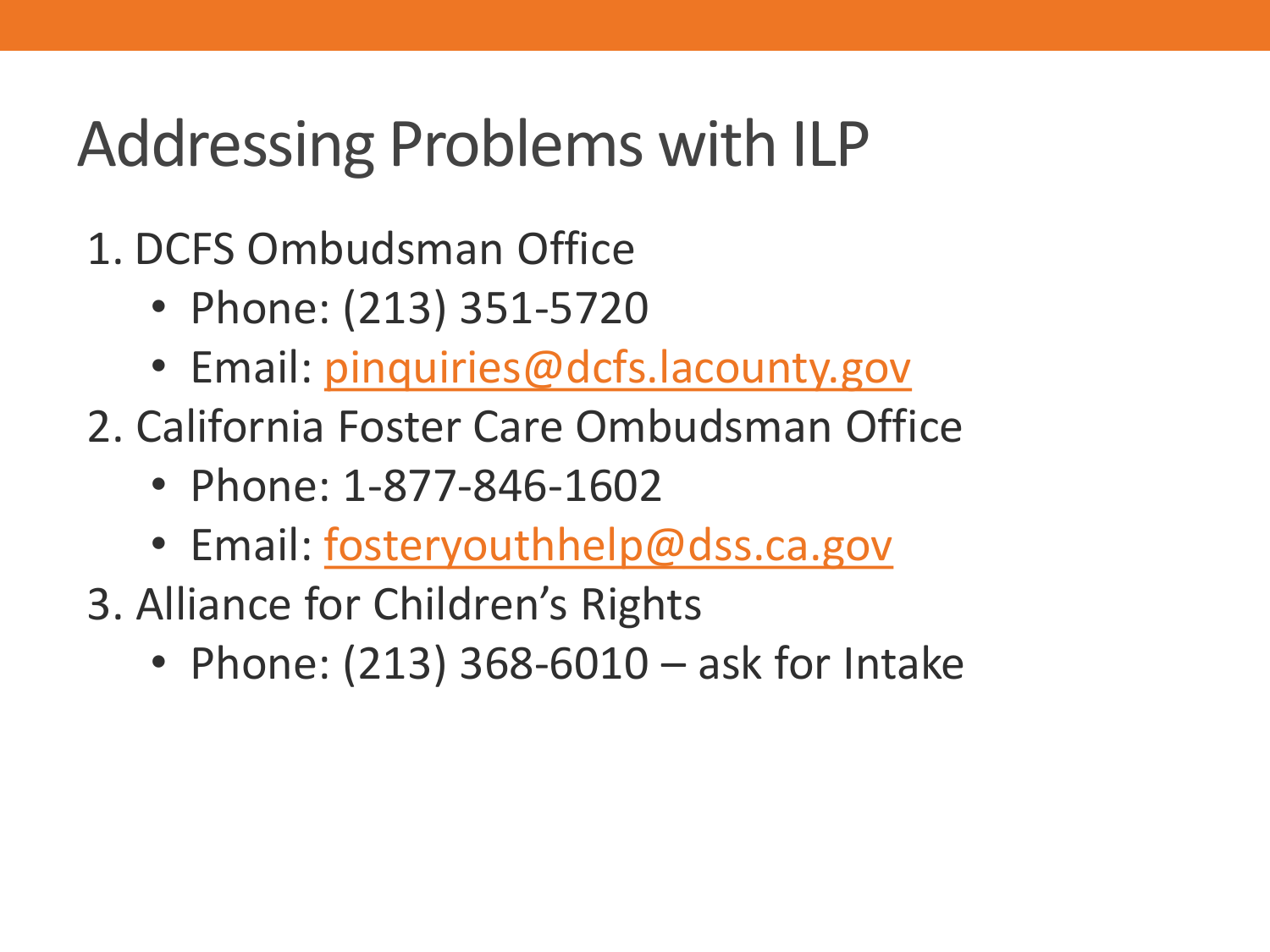# ILP Housing Program

- Eligibility: Ages 18-21 with **Closed** Foster Care Case
- Transitional Housing Program
	- You will most likely have 1 or 2 roommates
- ILP Coordinator can assist with application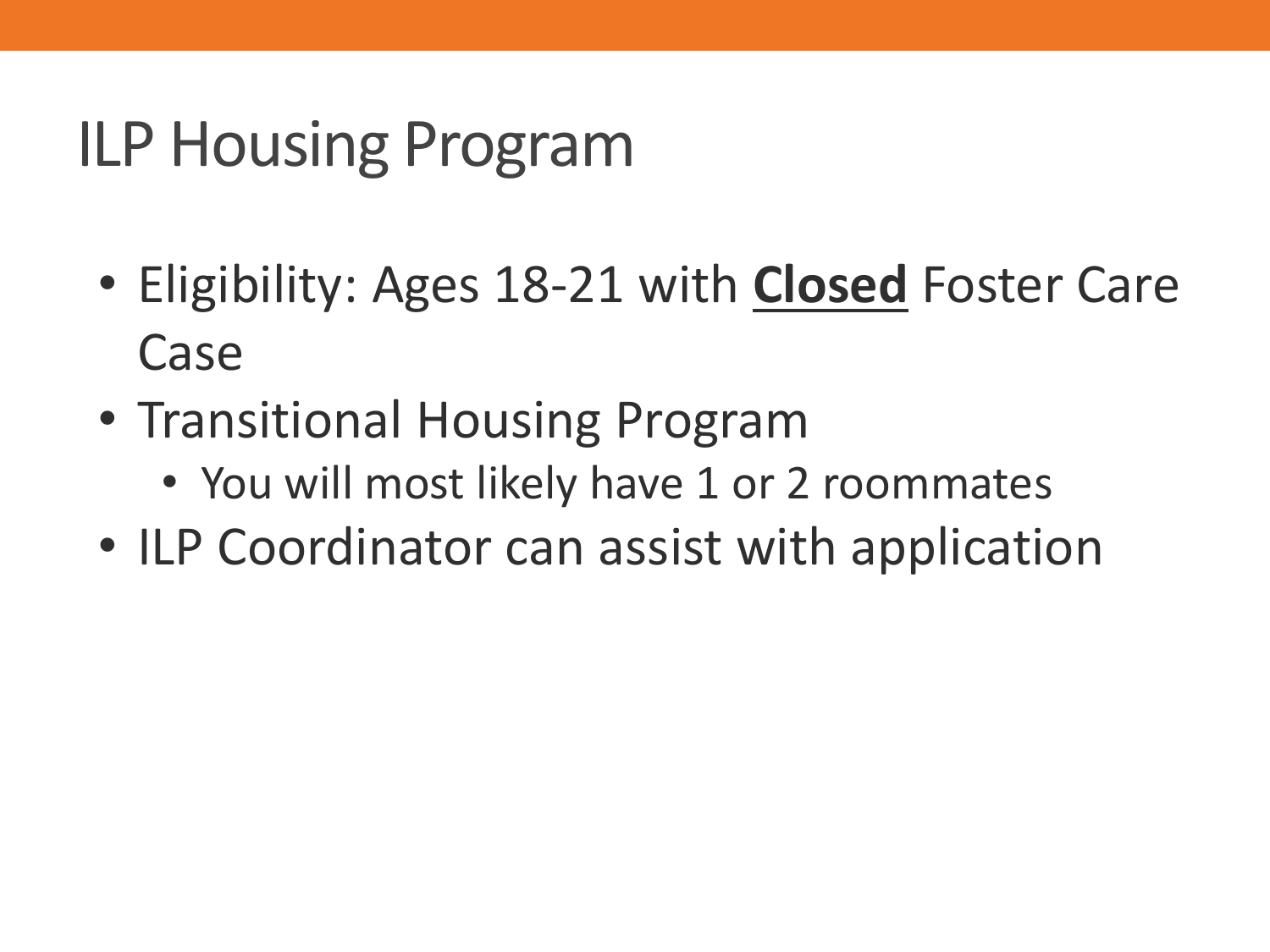# ILP vs. EFC

- ILP provides many different supports and services to youth to assist them as they transition OUT of care
	- While ILP services can be accessed by youth once they are 16, some of these services are only available once their case is closed (e.g., rental assistance)
- EFC is only available if a youth remains IN care
	- Youth has to agree to have an open court case and continue meeting with a social worker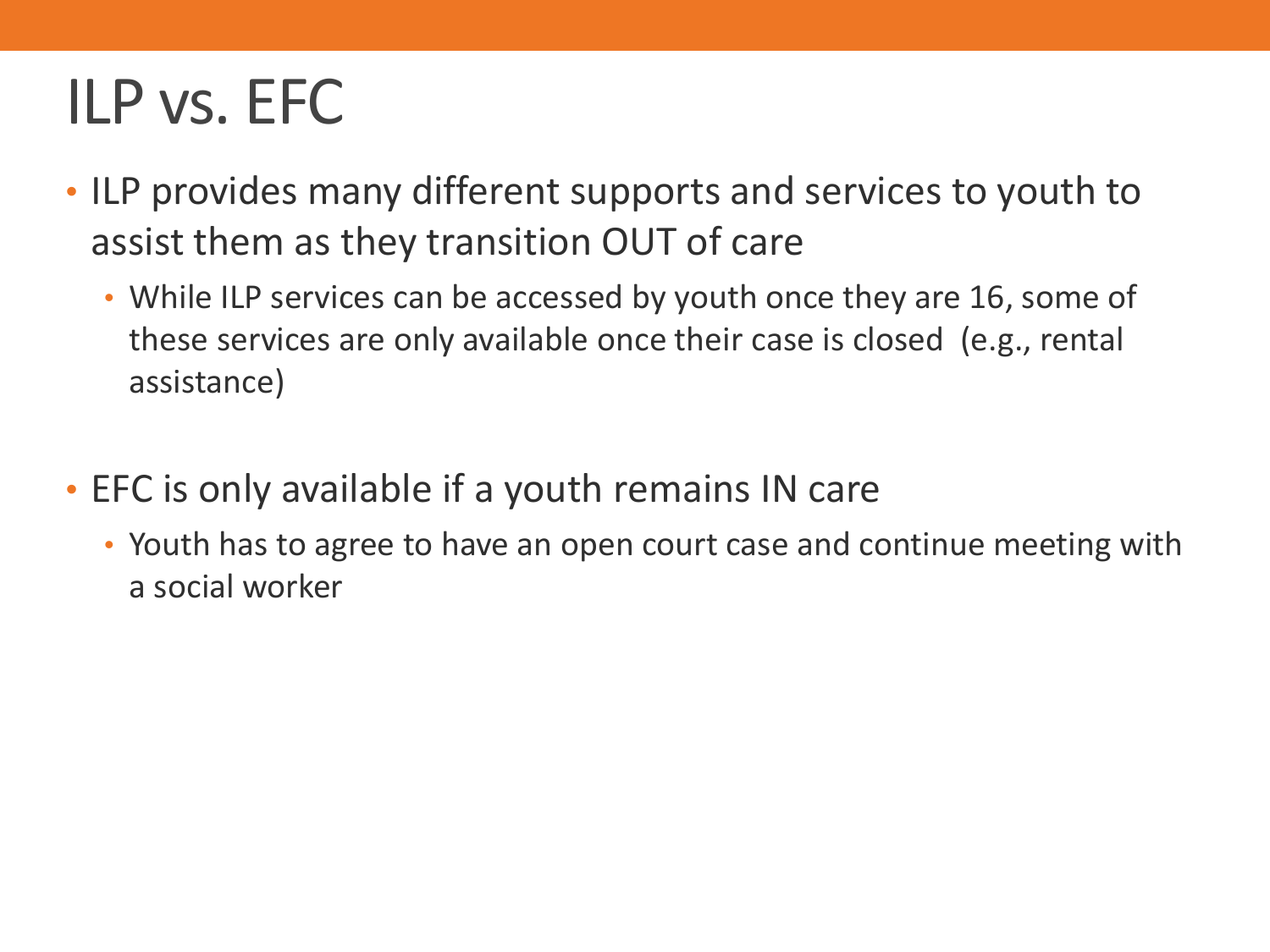# KNOW BEFORE YOU GO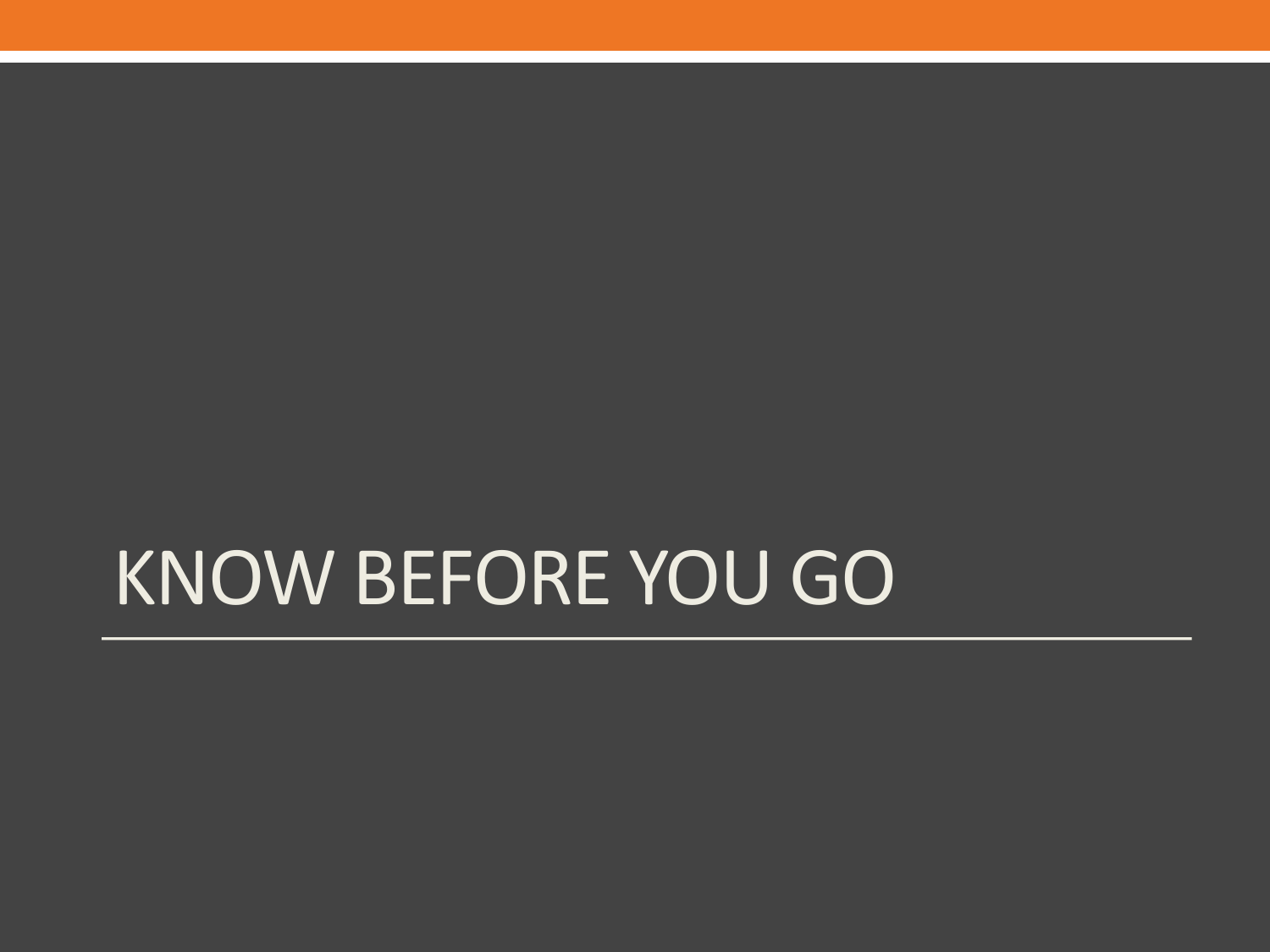# KNOW BEFORE YOU GO™

#### http://knowb4ugo.org/